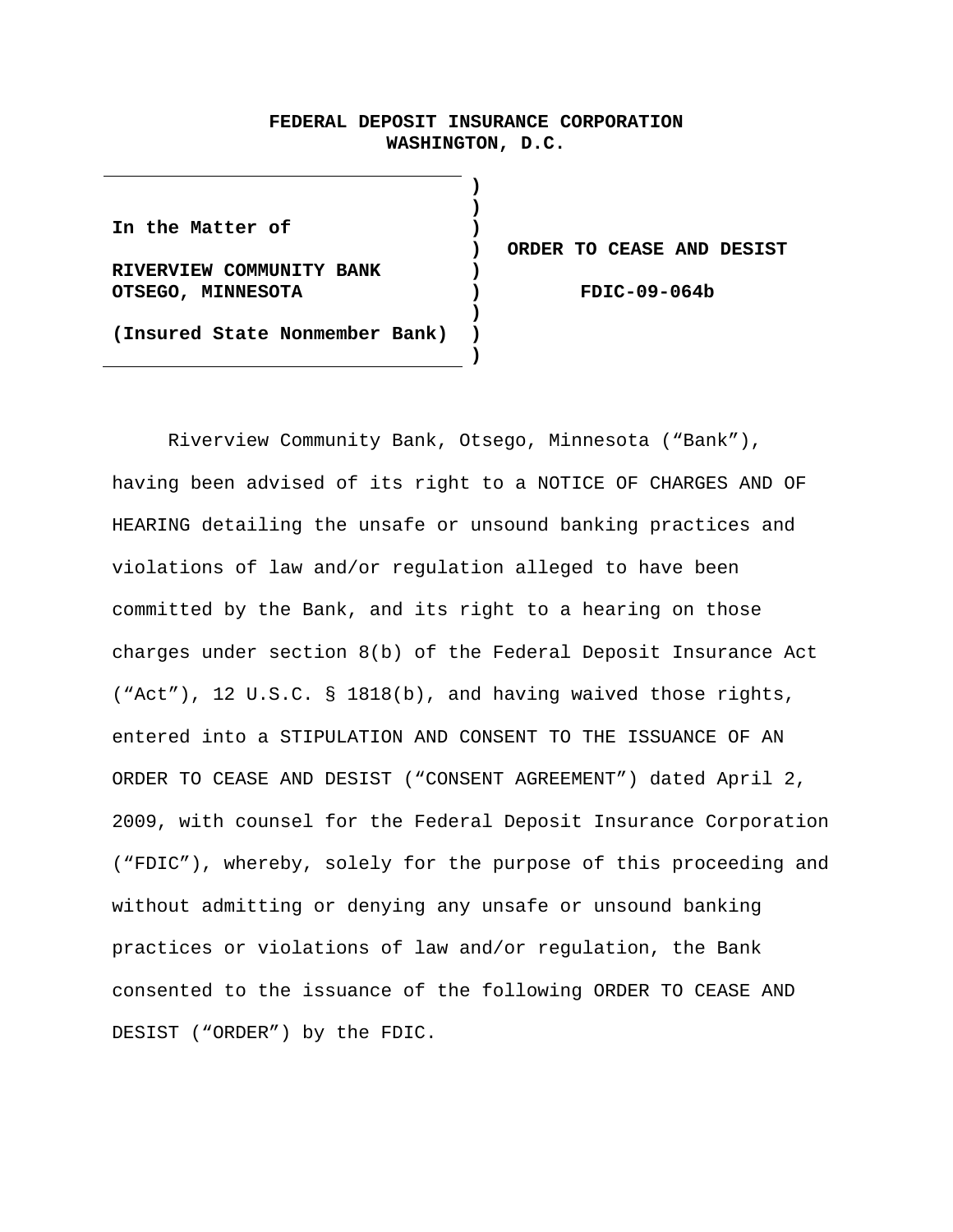The FDIC considered the matter and determined that it had reason to believe that the Bank had engaged in unsafe and unsound banking practices and violations of law and/or regulation. The FDIC, therefore, accepted the CONSENT AGREEMENT and issued the following:

## **ORDER TO CEASE AND DESIST**

IT IS HEREBY ORDERED, that the Bank, its institution-affiliated parties, as that term is defined in section 3(u) of the Act, 12 U.S.C. § 1813(u), and its successors and assigns, cease and desist from the following unsafe or unsound banking practices and violations of law and regulation:

 A. Operating with a board of directors that has failed to provide adequate supervision over and direction to the management of the Bank.

 B. Operating with an inadequate level of capital protection for the kind and quality of assets held and/or appropriate to the risk inherent in the activities engaged in by the Bank.

 C. Operating with an inadequate allowance for loans and lease losses for the volume, kind, and quality of loans and leases held, and/or failing to make provision for an adequate allowance for possible loan and lease losses.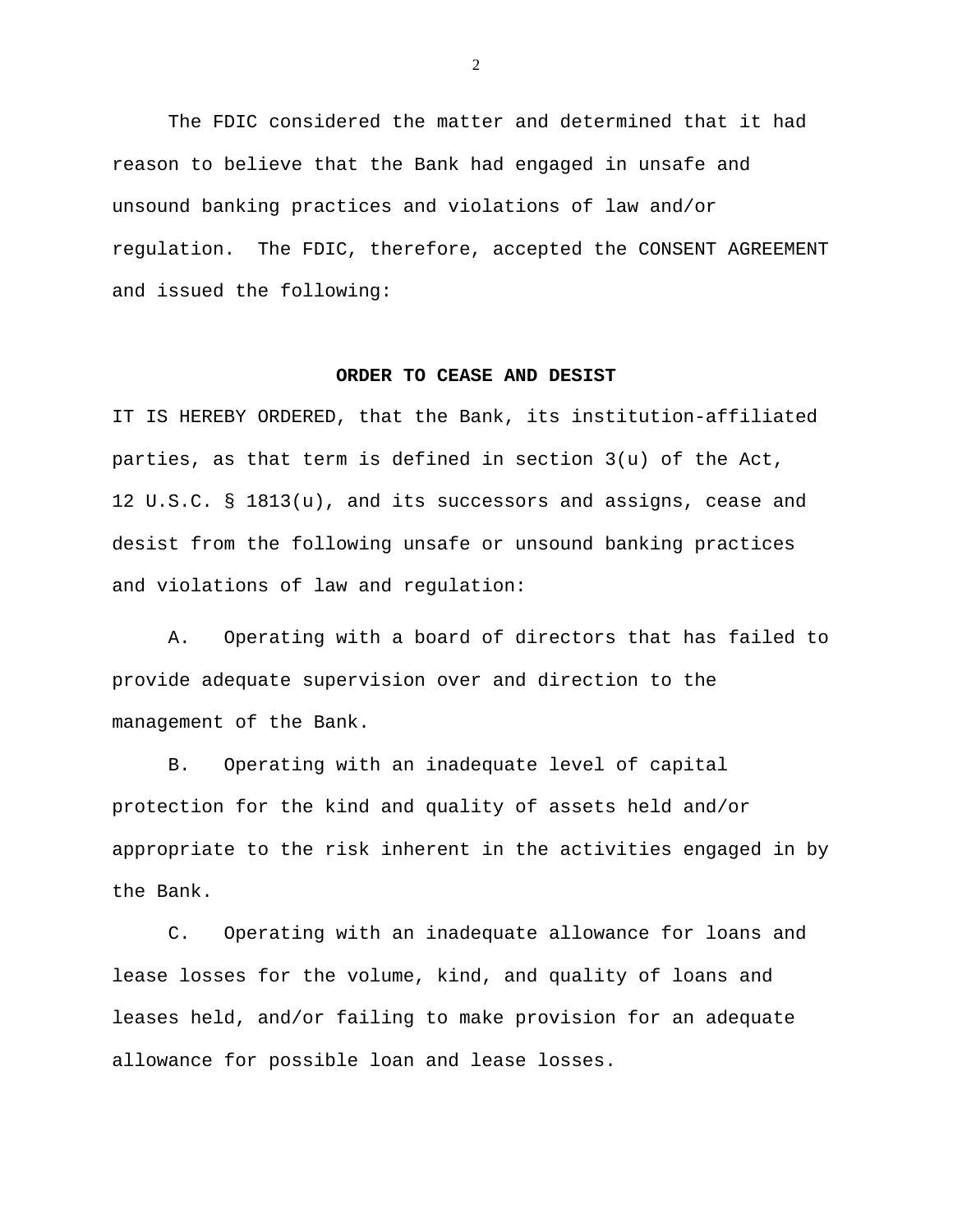D. Engaging in hazardous lending and lax collection practices.

 E. Operating with excessive loan losses and with an excessive level of adversely classified loans or assets.

 F. Operating with inadequate liquidity in light of the Bank's asset and liability mix.

 G. Operating with an inadequate risk rating and loan review system.

H. Violating law(s) or regulation(s), including:

 1. The substantially same terms requirement of section 23B of the Federal Reserve Act, 12 U.S.C. § 371c- $1(a)(1)(A);$  and

 2. The real estate appraisal requirements of Part 323 of the FDIC Rules and Regulations, 12 C.F.R. Part 323.

 IT IS FURTHER ORDERED, that the Bank, its institutionaffiliated parties, and its successors and assigns, take affirmative action as follows:

## **1. Minimum Capital Requirements**

 (a) Within 30 days from the effective day of this Order, the Bank shall achieve and thereafter maintain the following minimum capital levels (as defined in Part 325 of the FDIC's Rules and Regulations), after establishing an appropriate allowance for loan and lease losses: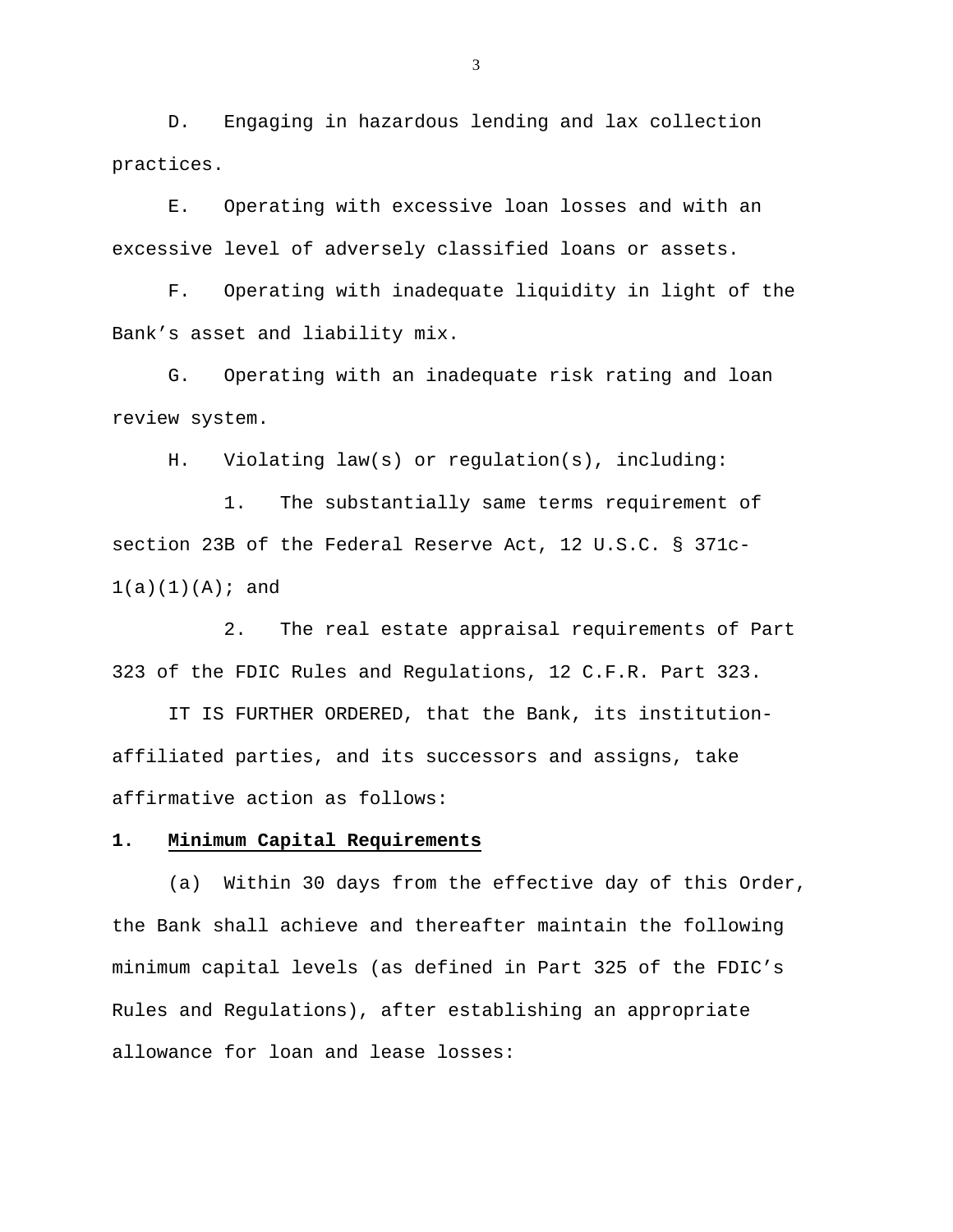(i) Tier 1 capital at least equal to 8 percent of total assets; and

 (ii) Total risk-based capital at least equal to 12 percent of total risk-weighted assets.

 (b) If its capital ratios are less than the minimum requirements, within 30 days from said required determination, the Bank shall submit a written plan to the FDIC Kansas City Regional Director ("Regional Director") and the Minnesota Deputy Commissioner (collectively, the "Supervisory Authorities"), describing the means and timing by which the Bank shall increase such capital ratios up to or in excess of the minimum requirements. Within 30 days of receipt of any comment from the Regional Director, and after due consideration of any recommended changes, the board of directors shall approve the written plan, which approval shall be recorded in the board meeting minutes. Thereafter, the Bank shall implement and fully comply with the written plan.

# **2. Dividend Restriction**

 While this ORDER is in effect, the Bank shall not declare or pay any cash dividends without the prior written approval of the Regional Director.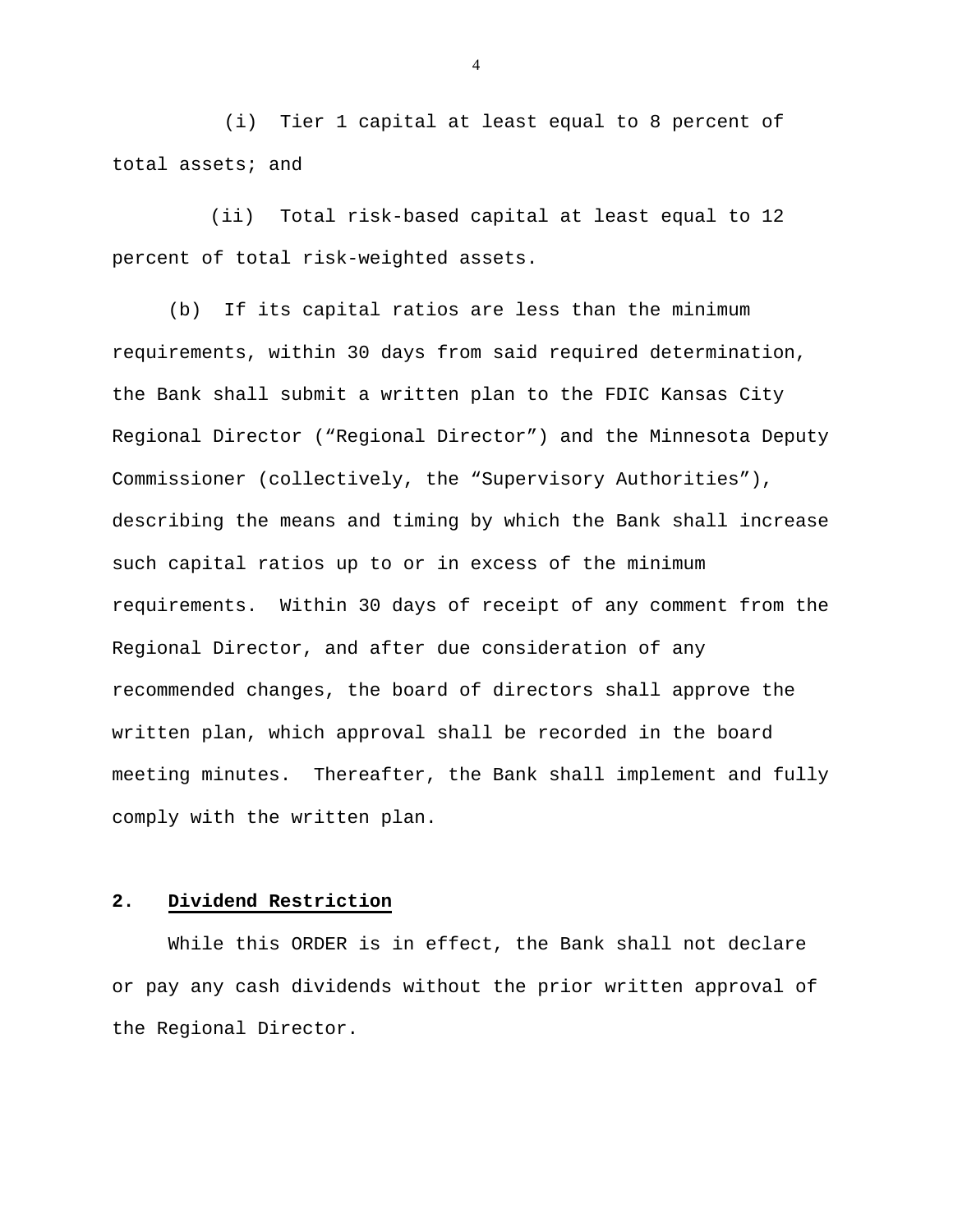## **3. Concentrations of Credit**

 (a) Within 60 days from the effective date of this ORDER, the Bank shall develop a written plan for systematically reducing and monitoring the Bank's portfolio of loans, or other extensions of credit advanced or committed, directly or indirectly, to or for the benefit of any borrowers (the "concentration plan") as listed -in the Concentrations section of the FDIC December 1, 2008 Report of Examination ("Report of Examination"), to an amount which is commensurate with the Bank's business strategy, management expertise, size, and location. At a minimum, the plan shall include:

 (i) projected dollar levels and percent of capital to which the Bank shall reduce each concentration;

 (ii) timeframes for achieving the reduction in dollar levels identified in response to (i) above;

 (iii) provisions for the submission of monthly written progress reports to the Bank's board of directors for review and notation in minutes of the meetings of the board of directors; and

 (iv) procedures for monitoring the Bank's compliance with the plan.

 (b) Upon completion, the Bank shall submit its concentration plan to the Supervisory Authorities for review and comment. Within 30 days after the receipt of any comment by the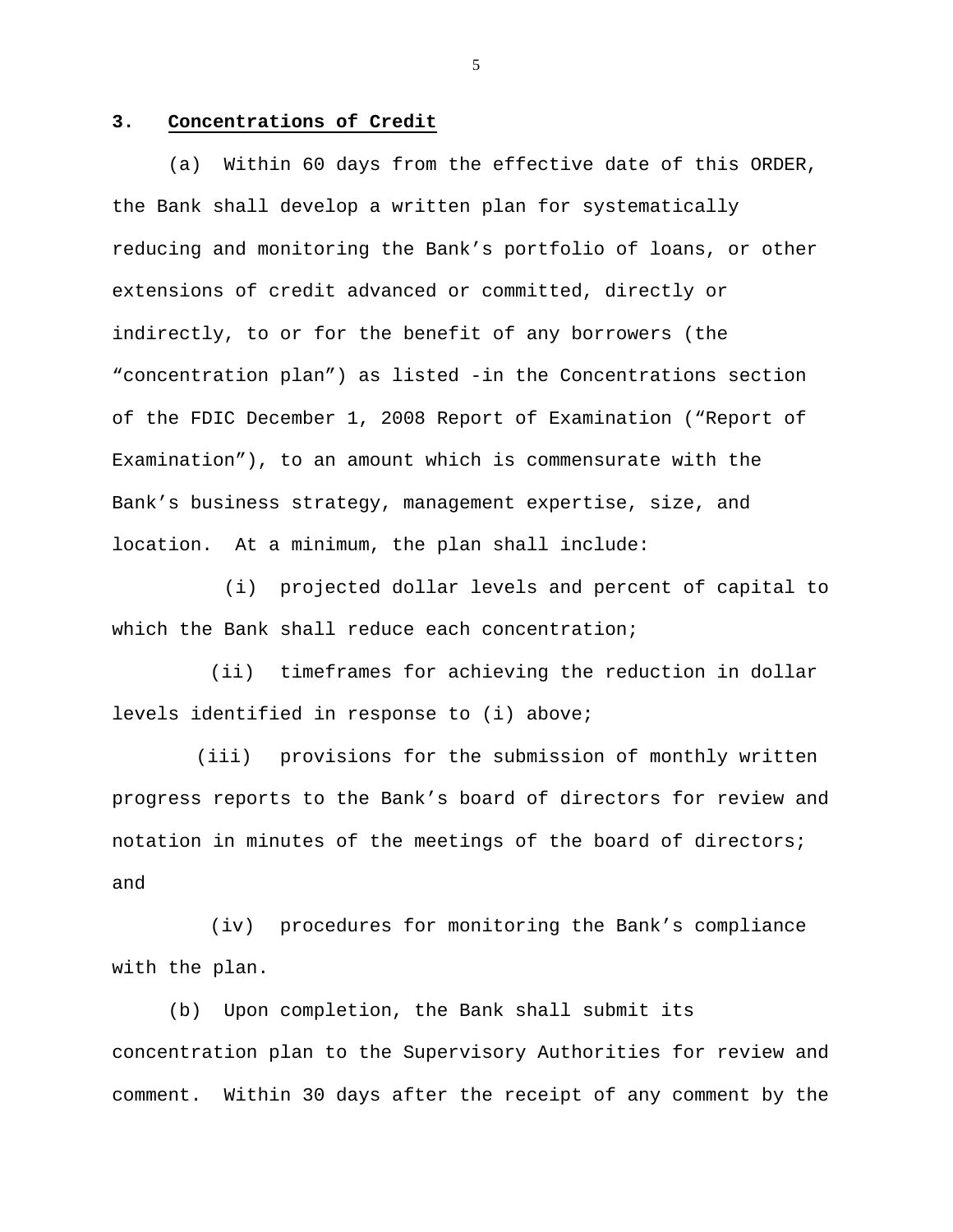Regional Director, and after consideration of any recommended changes, the Bank shall approve the policy, with its approval recorded in the minutes of the board of directors meeting. Thereafter, the Bank shall implement and follow the concentration plan.

## **4. Reduction of Adversely Classified Assets**

 (a) Within 30 days from the effective date of this ORDER, the Bank shall develop and complete a written plan to reduce the Bank's risk exposure in each asset in excess of \$100,000 classified "Substandard" or "Doubtful" in the Report of Examination. For purposes of this provision, "reduce" means to collect, charge off, or improve the quality of an asset so as to warrant its removal from adverse classification by the Supervisory Authorities. In developing the plan mandated by this paragraph, the Bank shall, at a minimum, and with respect to each adversely classified loan or lease, review, analyze, and document the financial position of the borrower, including source of repayment, repayment ability, and alternative repayment sources, as well as the value and accessibility of any pledged or assigned collateral, and any possible actions to improve the Bank's collateral position.

 (b) In addition, the plan mandated by this provision shall also include, but not be limited to, the following: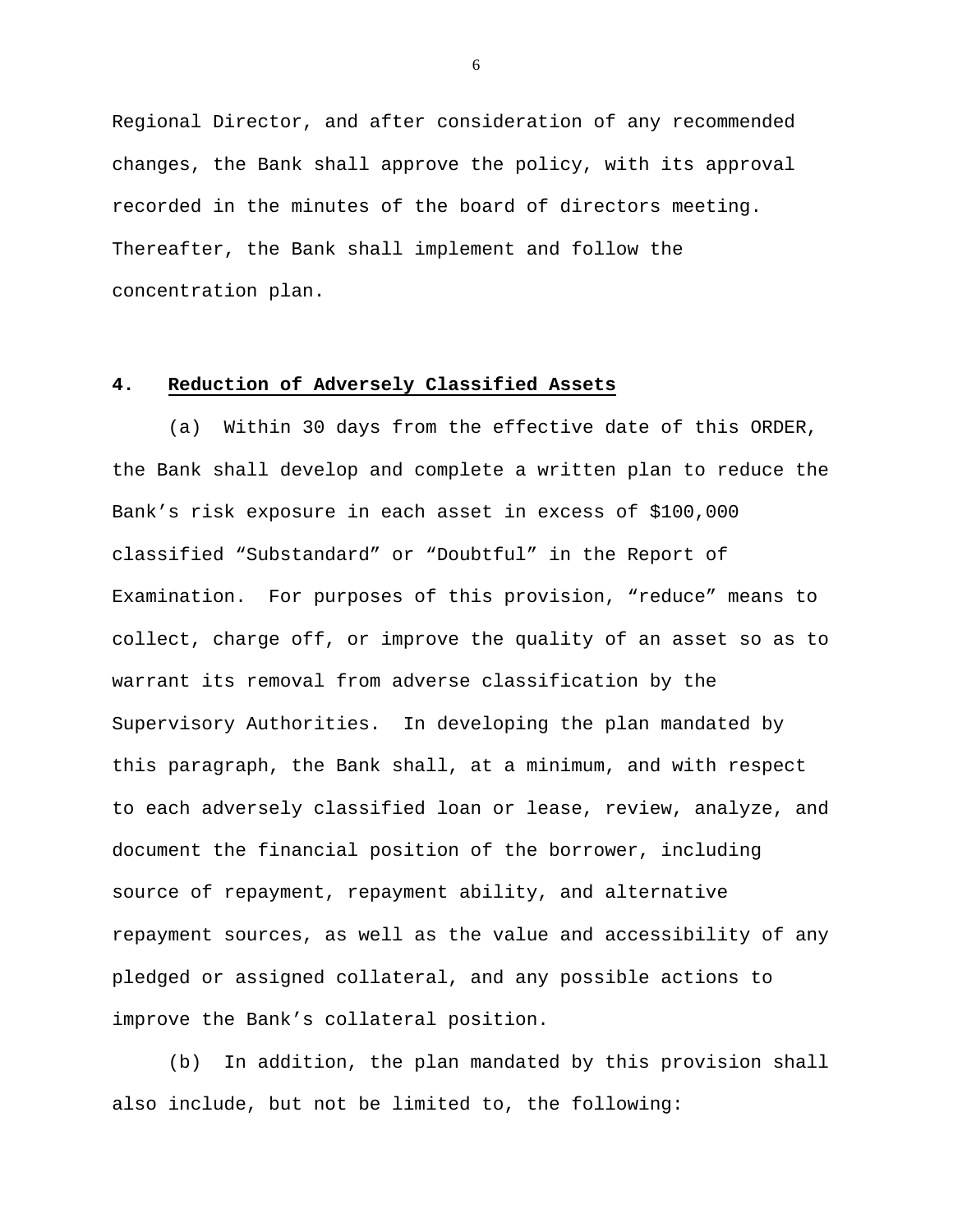(i) a schedule for reducing the outstanding dollar amount of each adversely classified asset, including dates for achieving the projected reduced dollar amounts (at a minimum, the schedule for each adversely classified asset must show its expected dollar balance on a quarterly basis);

 (ii) specific action plans intended to reduce the Bank's risk exposure in each classified asset;

 (iii) a schedule showing, on a quarterly basis, the expected consolidated balance of all adversely classified assets, and the ratio of the consolidated balance to the Bank's projected Tier 1 capital plus the allowance for loan and lease losses;

 (iv) a provision for the Bank's submission of monthly written progress reports to its board of directors; and

 (v) a provision mandating board review of the progress reports, with a notation of the review recorded in the minutes of the meeting of the board of directors.

 (c) Upon completion, the Bank shall submit the plan to the Supervisory Authorities for review and comment. Within 30 days from receipt of any comment from the Regional Director, and after consideration of any recommended changes, the Bank shall approve the plan, which approval shall be recorded in the minutes of the meeting of the board of directors. Thereafter, the Bank shall implement and follow the plan.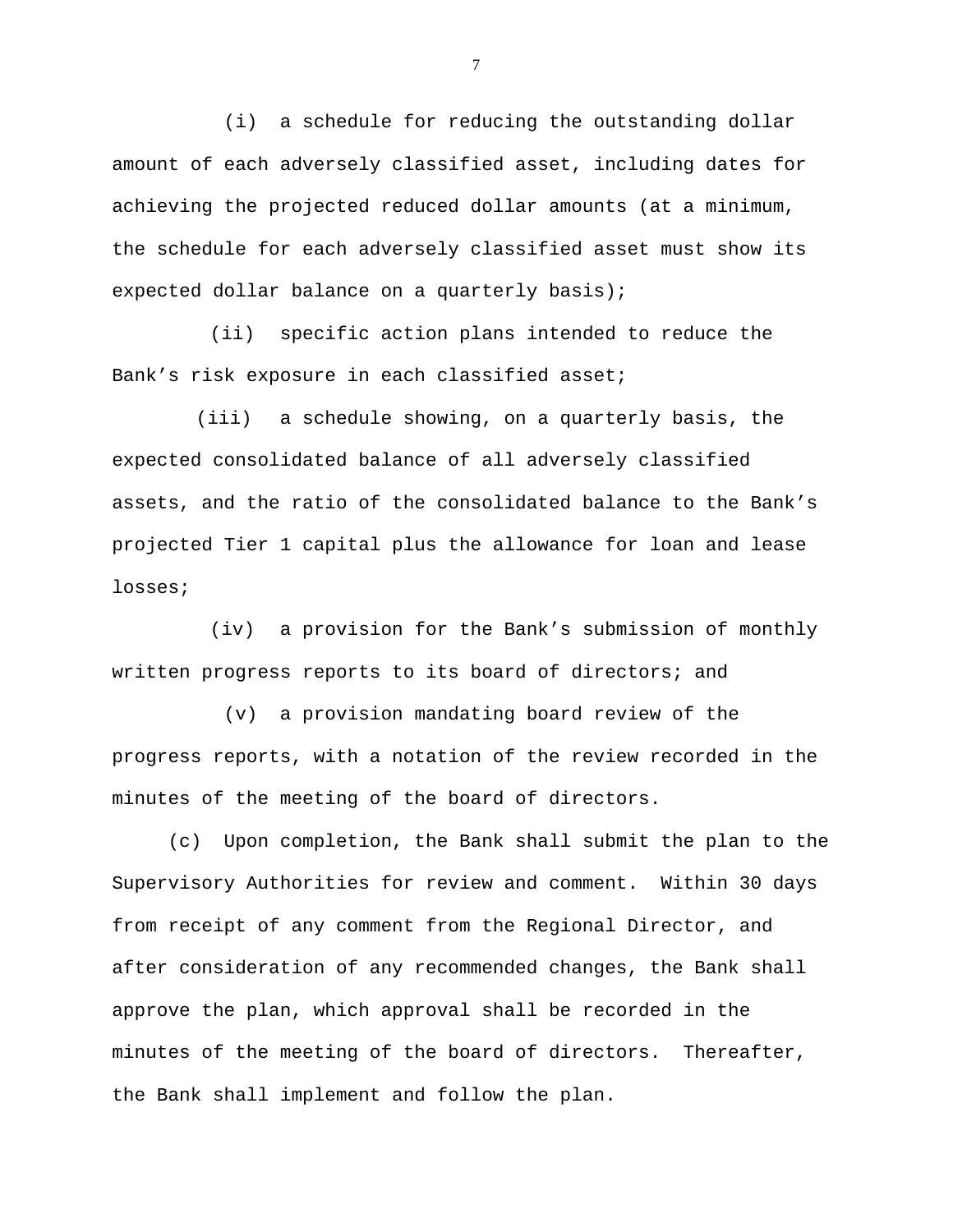#### **5. Restrictions on Advances to Adversely Classified Borrowers**

 (a) While this ORDER is in effect, the Bank shall not extend, directly or indirectly, any additional credit to, or for the benefit of, any borrower who has a loan or other extension of credit or obligation with the Bank that has been, in whole or in part, charged off or classified "Loss" or "Doubtful" in the Report of Examination and is uncollected. The requirements of this paragraph shall not prohibit the Bank from renewing, after collecting in cash all interest and fees due from a borrower, any credit already extended to the borrower.

 (b) Paragraph (a) of this provision shall not apply if the Bank's failure to extend further credit to a particular borrower would be detrimental to the best interests of the Bank. Prior to extending additional credit pursuant to this paragraph, whether in the form of a renewal, extension, or further advance of funds, such additional credit shall be approved by the Bank's board of directors, who shall fully document in its minutes that:

 (i) the failure of the Bank to extend such credit would be detrimental to the best interests of the Bank, with an explanation of why it would be detrimental;

 (ii) that the extension of such credit would improve the Bank's position, with an explanatory statement of why the Bank's position would improve; and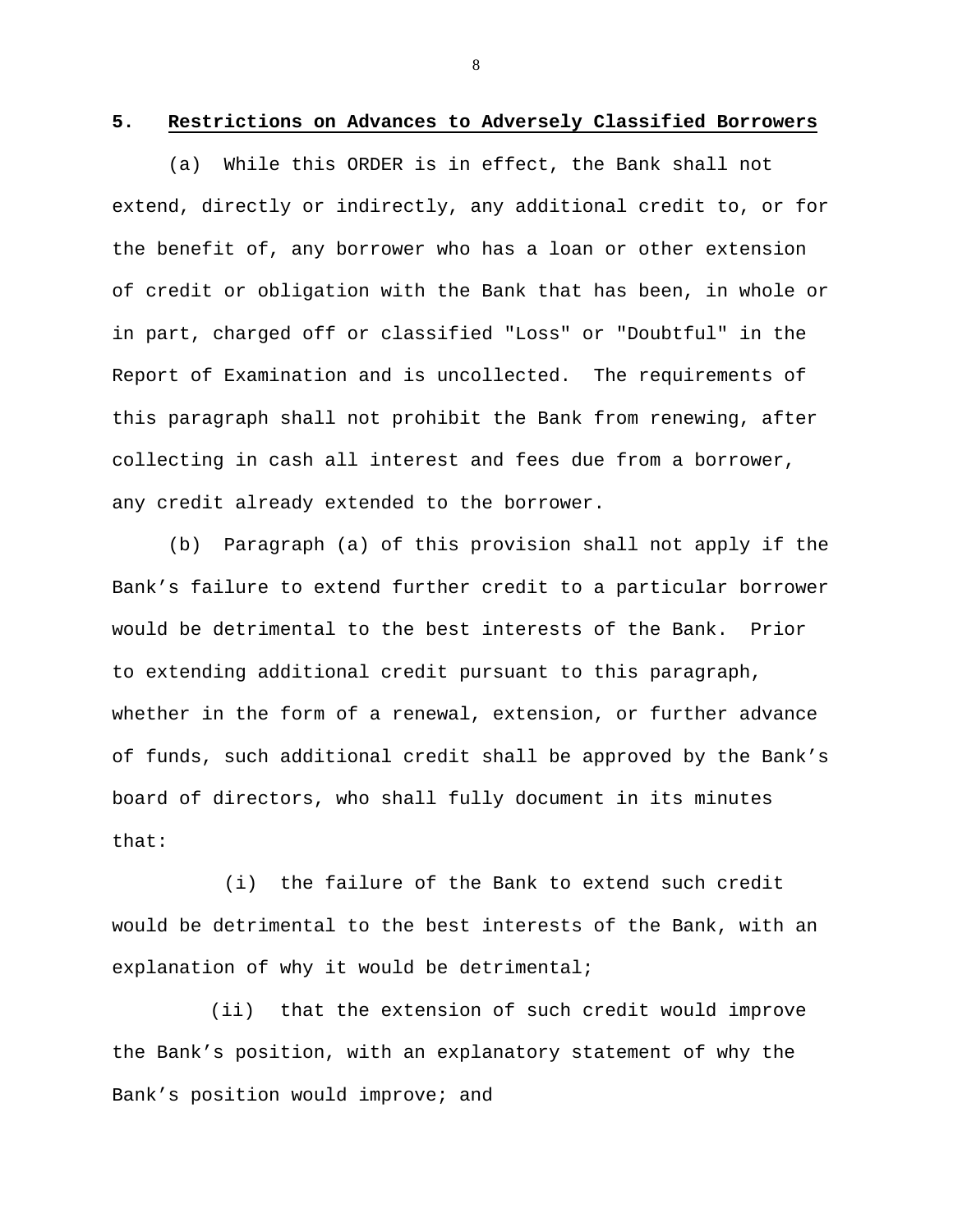(iii) an appropriate workout plan has been developed and will be implemented in conjunction with the additional credit to be extended.

 (c) The board of director's conclusions and approval shall be made a part of the minutes of the board meeting, with a copy retained in the borrower's credit file.

 (d) While this ORDER is in effect, the Bank shall not make any further extensions of credit, directly or indirectly, to any borrower whose loans are adversely classified "Substandard" in the Report of Examination, without prior approval by the board of directors or a loan committee established by the board of directors, which shall be comprised of directors who are not officers or employees of the Bank. Prior to extending credit pursuant to this paragraph, the board of directors shall determine that:

 (i) the extension of credit is in full compliance with the Bank's loan policy;

 (ii) the extension of credit is necessary to protect the Bank's interests, or is adequately secured;

 (iii) the Bank found the primary and secondary obligors to be creditworthy based on a credit analysis; and

 (iv) all necessary loan documentation is on file, including, at a minimum, current financial and cash flow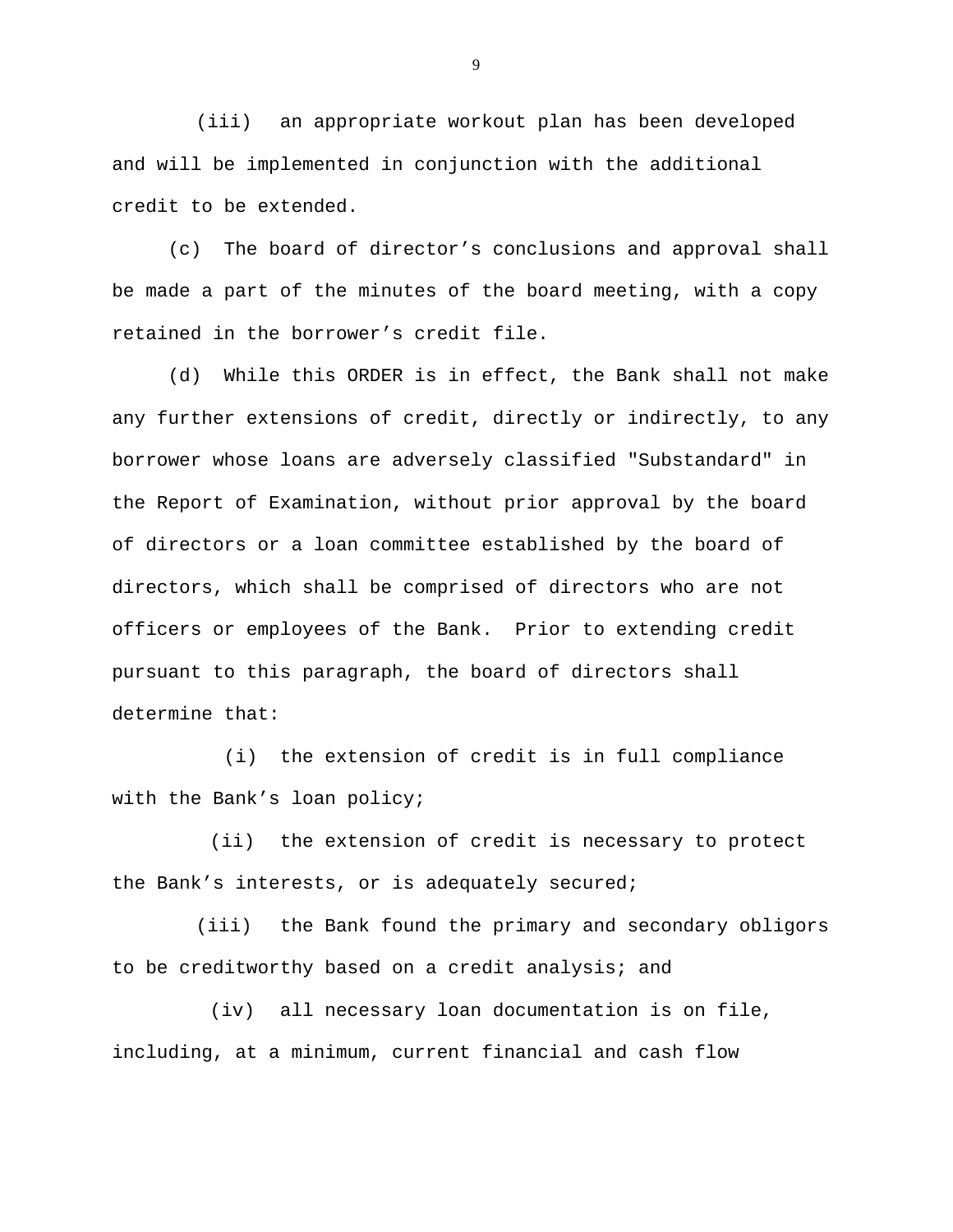information, and satisfactory appraisal, title and lien documents.

 (e) The determination required by paragraph (d) of this provision shall be recorded in the minutes of the meeting of the board of directors or its delegated committee, with a copy retained in the borrower's credit file. In the event the determination is made by a delegated committee, that determination shall be reviewed at the next meeting of the board of directors and noted in the board's minutes.

#### **6. Correction of Technical Exceptions**

 (a) Within 90 days from the effective date of this ORDER, the Bank shall correct the exceptions listed on the "Assets with Credit Data or Collateral Documentation Exceptions" pages of the Report of Examination.

 (b) For any exception that cannot be corrected, the Bank shall document the reason for such inability in the borrower's credit file, and the Board of Directors shall review and include copy of the documentation in the Board's minutes.

 (c) Progress reports detailing each outstanding exception and the Bank's plan for corrective action shall be submitted to the board for review during each regularly scheduled meeting. The report shall be made part of, and the review noted, in the board's minutes.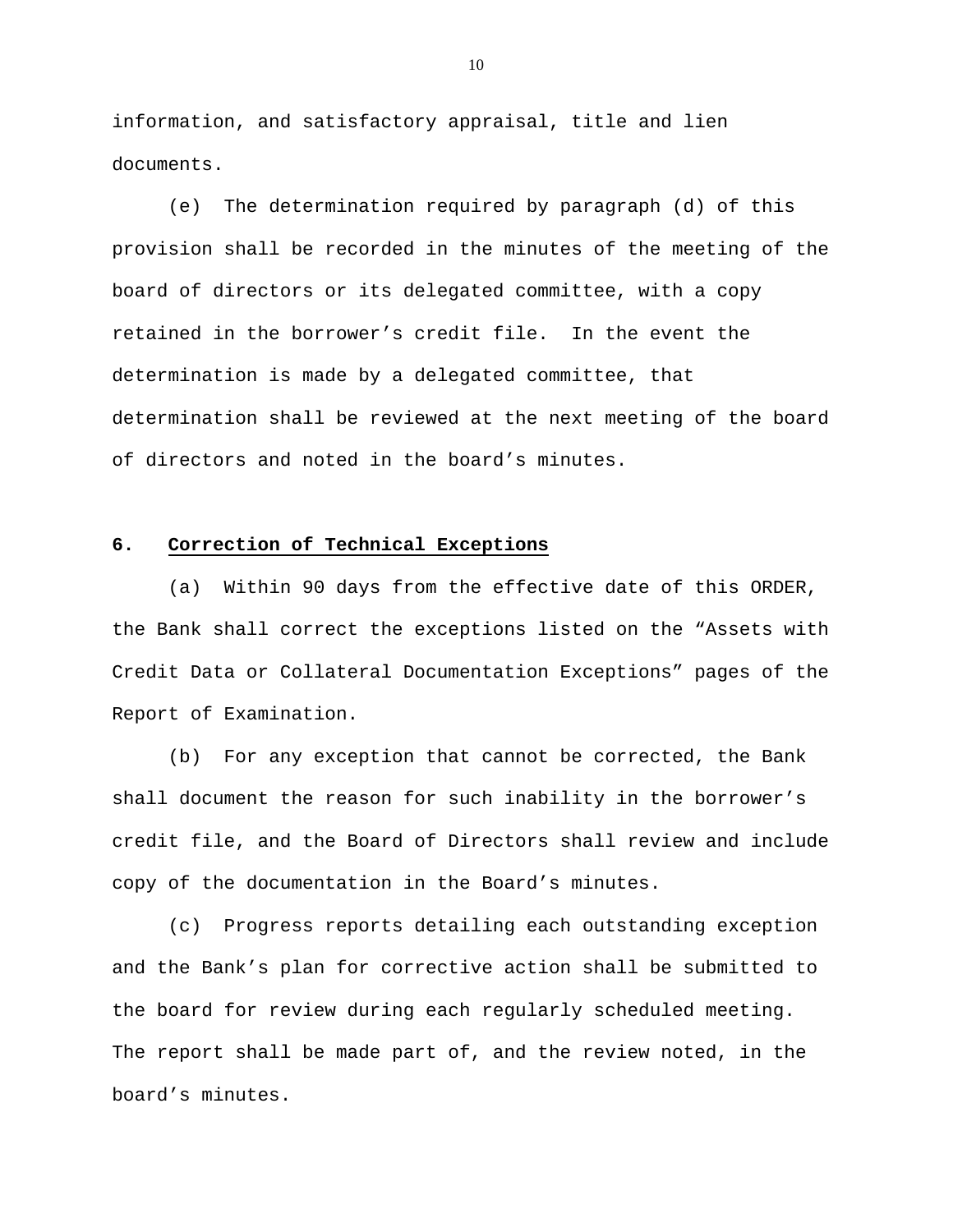(d) From the effective date of this ORDER, the Bank shall ensure that the necessary supporting documentation is obtained and evaluated before any credit or loan is extended.

# **7. Implementation of Loan Policy**

 (a) Within 60 days from the effective date of this ORDER, and annually thereafter, the board of directors of the Bank shall review the Bank's loan policies and procedures for adequacy and, based upon this review, shall make all appropriate revisions to the policies and procedures necessary to strengthen the Bank's asset quality and lending functions and to prevent further deterioration. As required by this paragraph, the Bank's loan policies shall be enhanced to address the criticisms listed in the Report of Examination.

 (b) The Bank shall submit the revised policy to the Supervisory Authorities for review and comment. Within 30 days from receipt of any comment from the Regional Director and after consideration of any recommended changes, the Bank shall approve the policy, with its approval recorded in the minutes of the board of directors meeting. Thereafter, the Bank shall implement and follow the policy.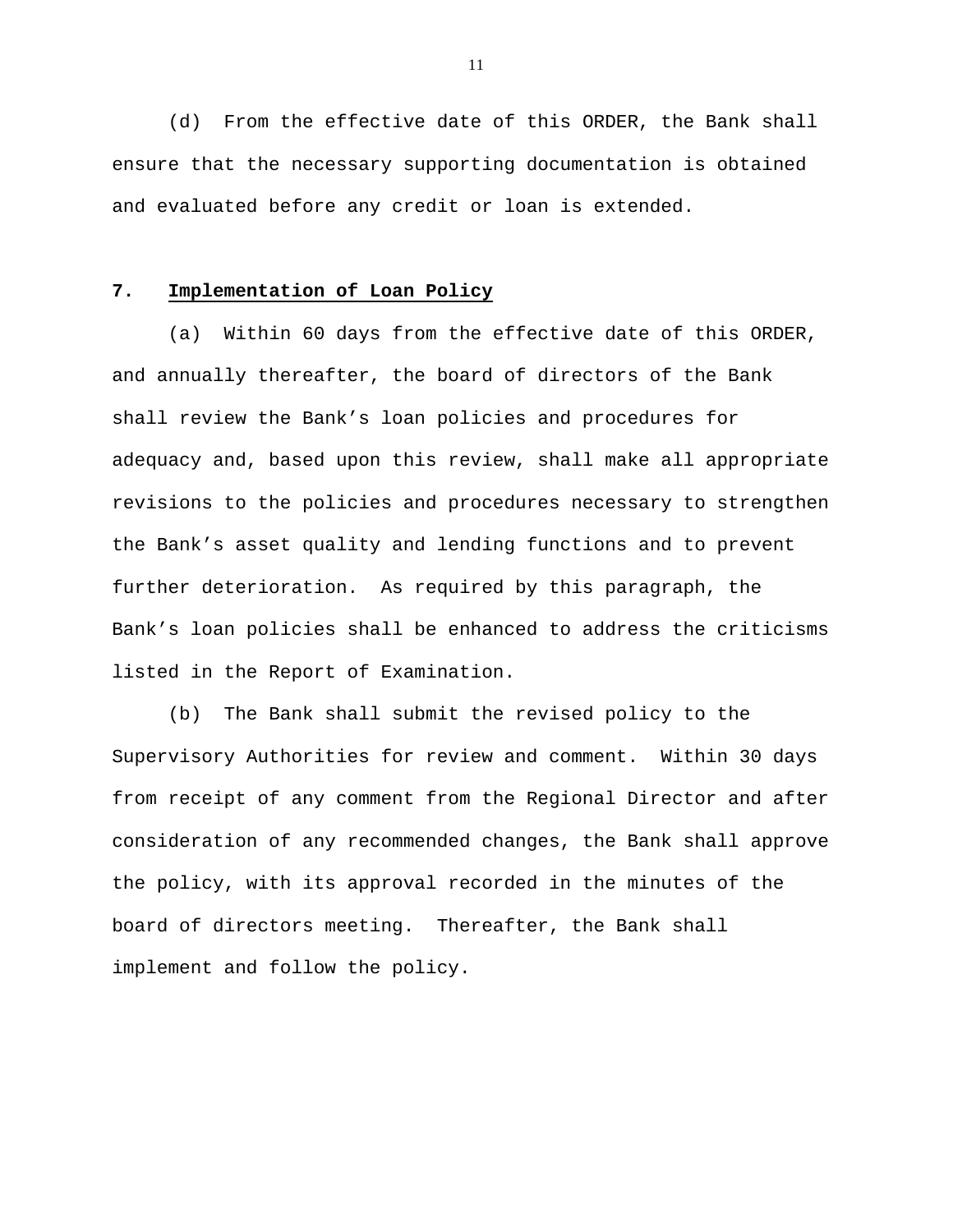#### **8. Maintenance of Allowance for Loan and Lease Losses**

 (a) Within 20 days from the effective date of this ORDER, the board shall establish a comprehensive policy and methodology for determining the appropriateness of the allowance. The policy shall provide for a review of the allowance at least once each calendar quarter and be completed at least 10 days prior to the end of each quarter in order that the results of the review conducted by the board may be properly reported in the quarterly Reports of Condition and Income. Such reviews shall, at a minimum, be made in accordance with the Call Report Instructions, the Interagency Statement of Policy on the Allowance for Loan and Lease Losses, other applicable regulatory guidance that addresses the appropriateness of the Bank's ALLL, and any analysis of the Bank's ALLL provided by either of the Supervisory Authorities.

 (b) A deficiency in the Bank's ALLL shall be remedied in the calendar quarter in which it is discovered by a charge to current operating earnings prior to any Tier 1 capital determinations required by this ORDER and prior to the Bank's submission of its Call Report. The board of directors shall thereafter maintain an appropriate ALLL.

 (c) The Bank shall submit the policy and ALLL methodology to the Supervisory Authorities for review and comment. Within 30 days from receipt of any comment from the Regional Director,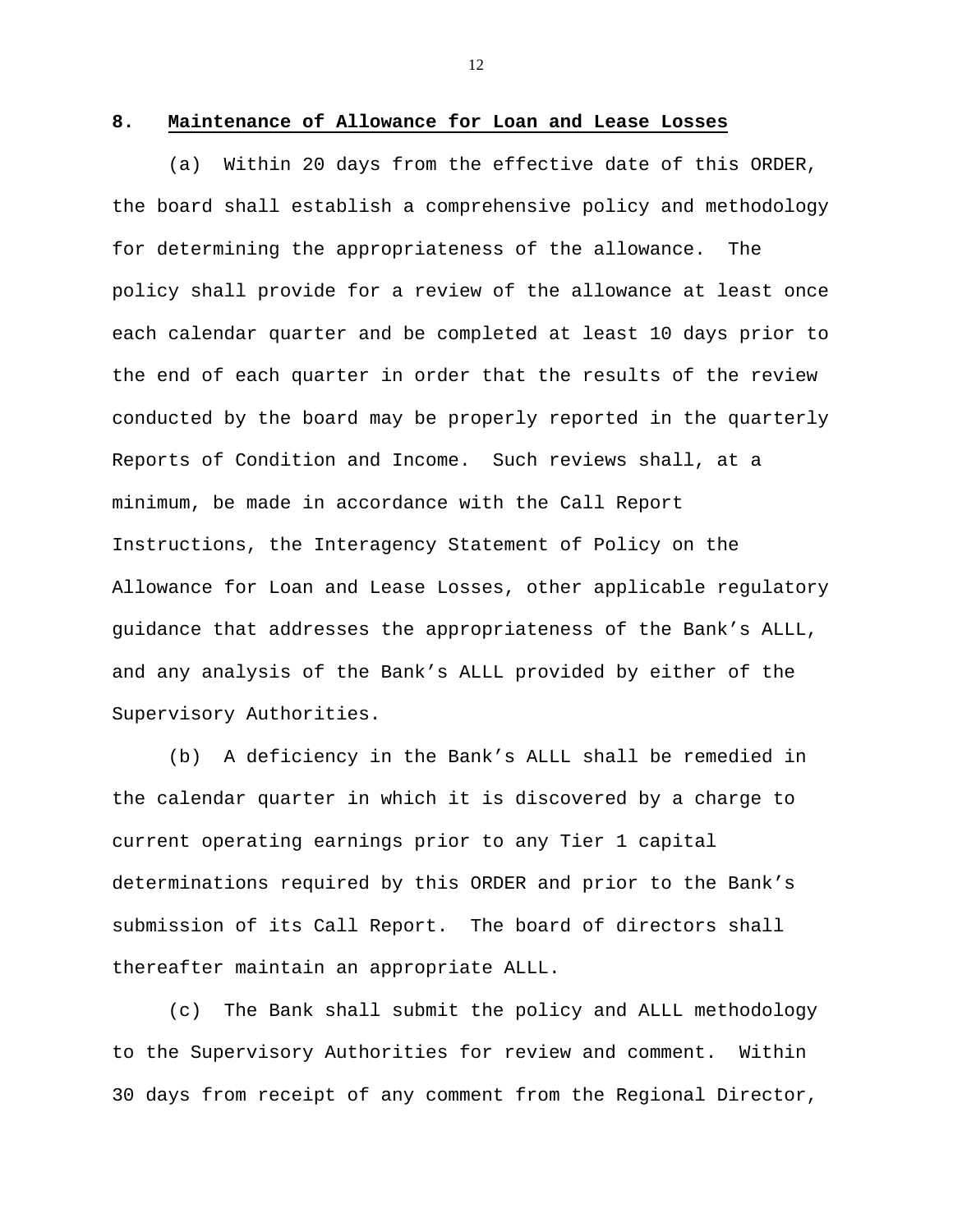and after consideration of any recommended changes, the Bank shall approve the policy, which approval shall be recorded in the minutes of the board of directors. Thereafter, the Bank shall implement and follow the policy.

# **9. Assessment of Qualified Management**

 (a) Within 30 days from the effective date of this ORDER, the board of directors shall engage an independent third party acceptable to the Supervisory Authorities and that possesses appropriate expertise and qualifications to analyze and assess the performance and need for "executive officers," as defined in section 215.2(e) of Regulation O, 12 C.F.R. § 215.2(e).

 (b) The Bank shall provide the Supervisory Authorities with a copy of the proposed engagement letter or contract with the third party for review and comment by the Regional Director before it is executed.

 (c) The engagement shall require that the analysis and assessment shall be summarized in a written report to the board of directors ("Management Report").

 (d) Within 30 days of receipt of the Management Report, the board of directors shall conduct a full and complete review of the Management Report, which review shall be recorded in the minutes of the meeting of the board of directors. The analysis may be developed by an independent committee of the board of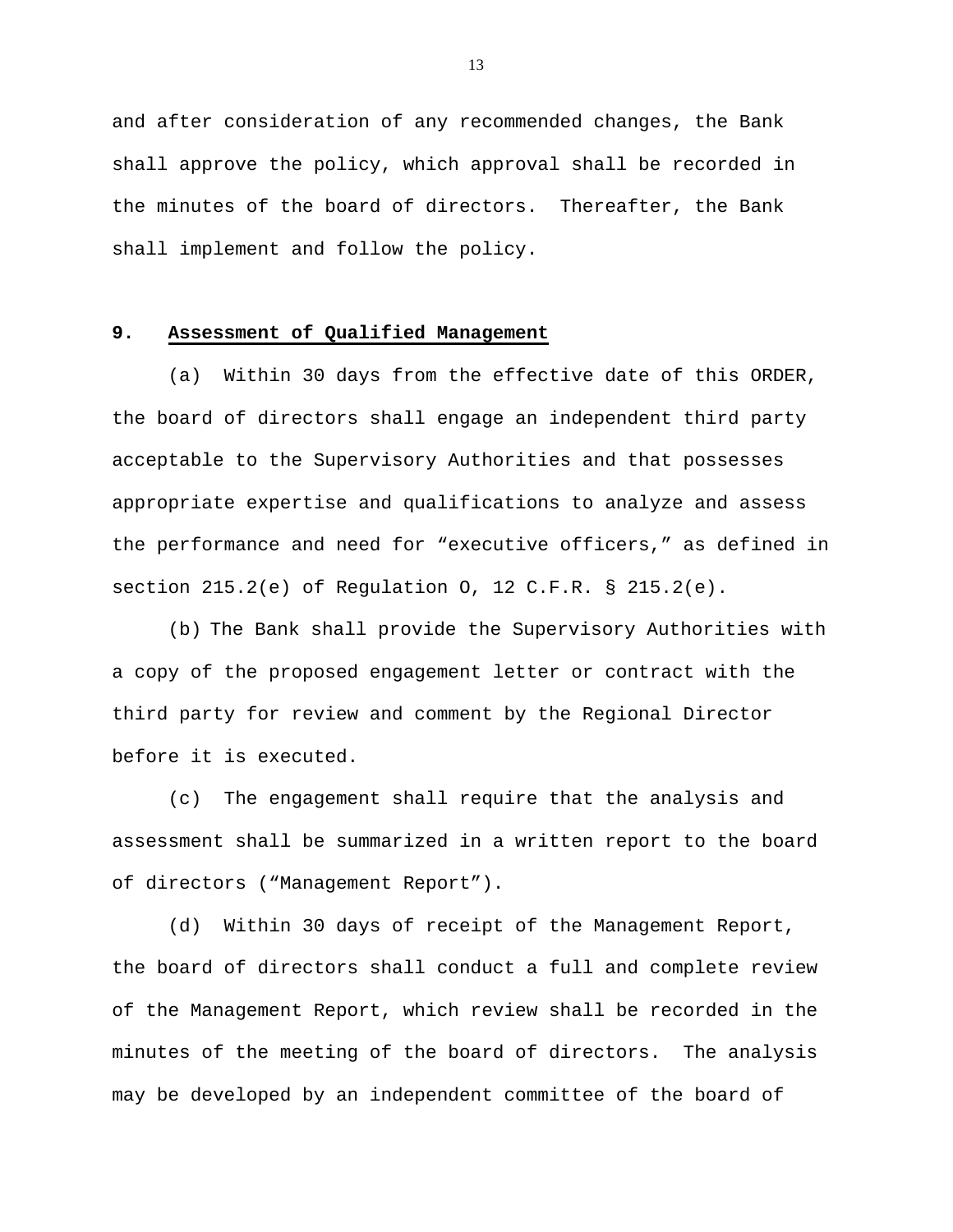directors or an outside consultant reporting to the board of directors; however, if the committee is composed of members of the Bank's board of directors, a majority of the committee shall consist of directors that are not officers at the Bank or family members of Bank officers. The acceptability of the third party or committee shall be determined based upon the ability to conduct the assessment and advise the Bank in each of the areas subject to this ORDER.

 (e) Within 30 days of receipt of the Management Report, the board of directors will develop a written Management Plan that incorporates the findings of the report, a plan of action in response to each recommendation contained in the Management Report, and a time frame for completing each action. A copy of the Management Report and Management Plan and any subsequent modification thereto shall be submitted to the Supervisory Authorities for review and comment. Within 30 days from receipt of any comment from the Regional Director and after consideration of such comment, the board of directors shall approve the Management Plan which approval shall be recorded in the minutes of the meeting of the board. Thereafter, the Bank and its directors, officers and employees shall implement and follow the Management Plan and any modifications thereto. It shall remain the responsibility of the board to fully implement the plan within the specified time frames. In the event the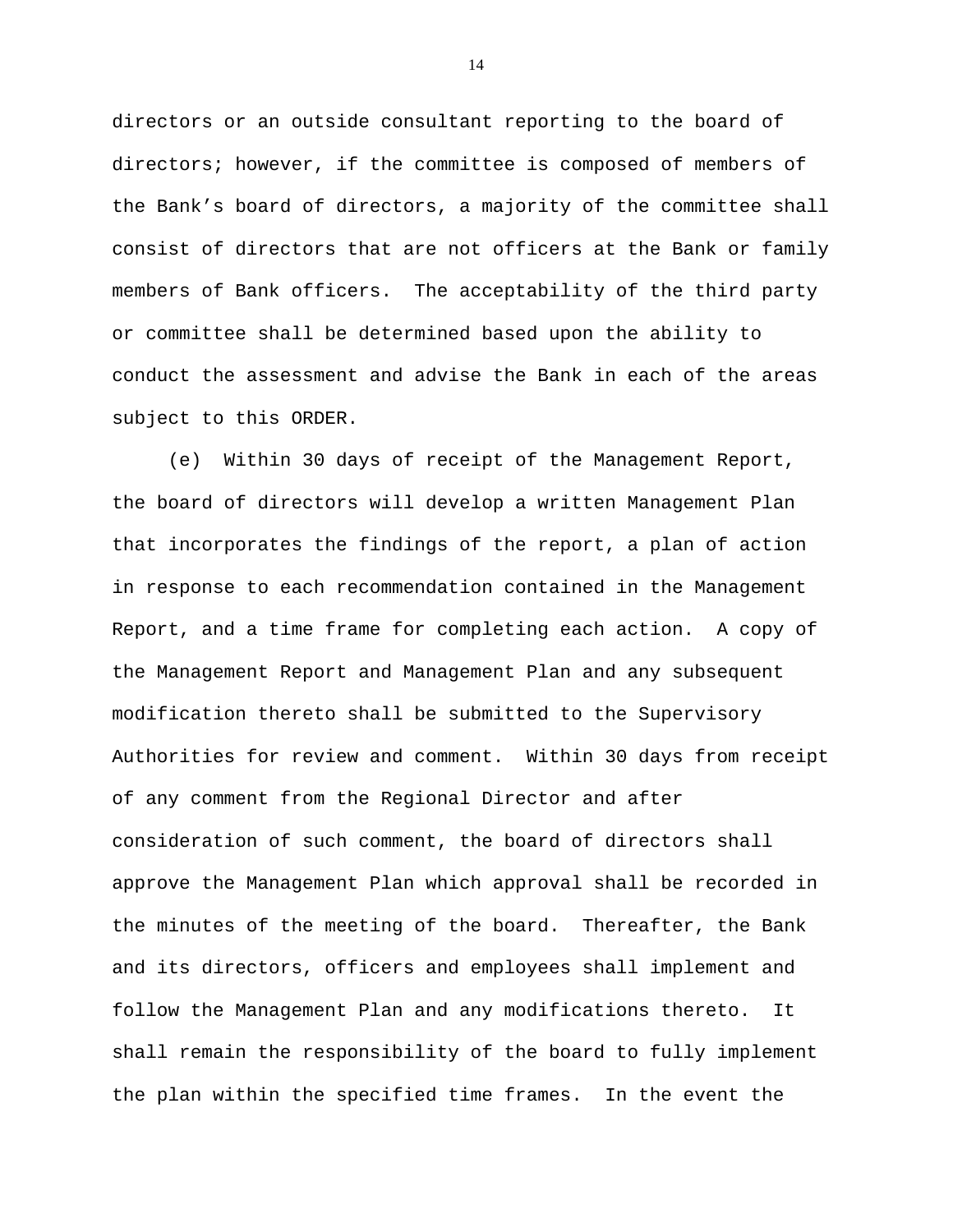plan, or any portion thereof, is not implemented, the board shall immediately advise the Supervisory Authorities, in writing, of specific reasons for deviating from the Management Plan. At a minimum, the Management Plan shall:

 (i) contain a recitation of the recommendations included in the Management Report or otherwise communicated to the Bank, along with a copy of any report(s) prepared by the outside consultant(s);

 (ii) identify the type and number of officer positions needed to manage and supervise the affairs of the Bank, detailing any vacancies or additional needs and giving appropriate consideration to the size and complexity of the Bank;

 (iii) identify the type and number of staff positions needed to carry out the Bank's strategic plan, detailing any vacancies or additional needs;

 (iv) identify the responsibilities and oversight attributable to each position, as well as the appropriateness of the responsibilities and oversight, giving due consideration to the relevant knowledge, skills, abilities, and experience of the incumbent (if any) and the existing or proposed compensation;

 (v) present a clear and concise description of the relevant knowledge, skills, abilities, and experience necessary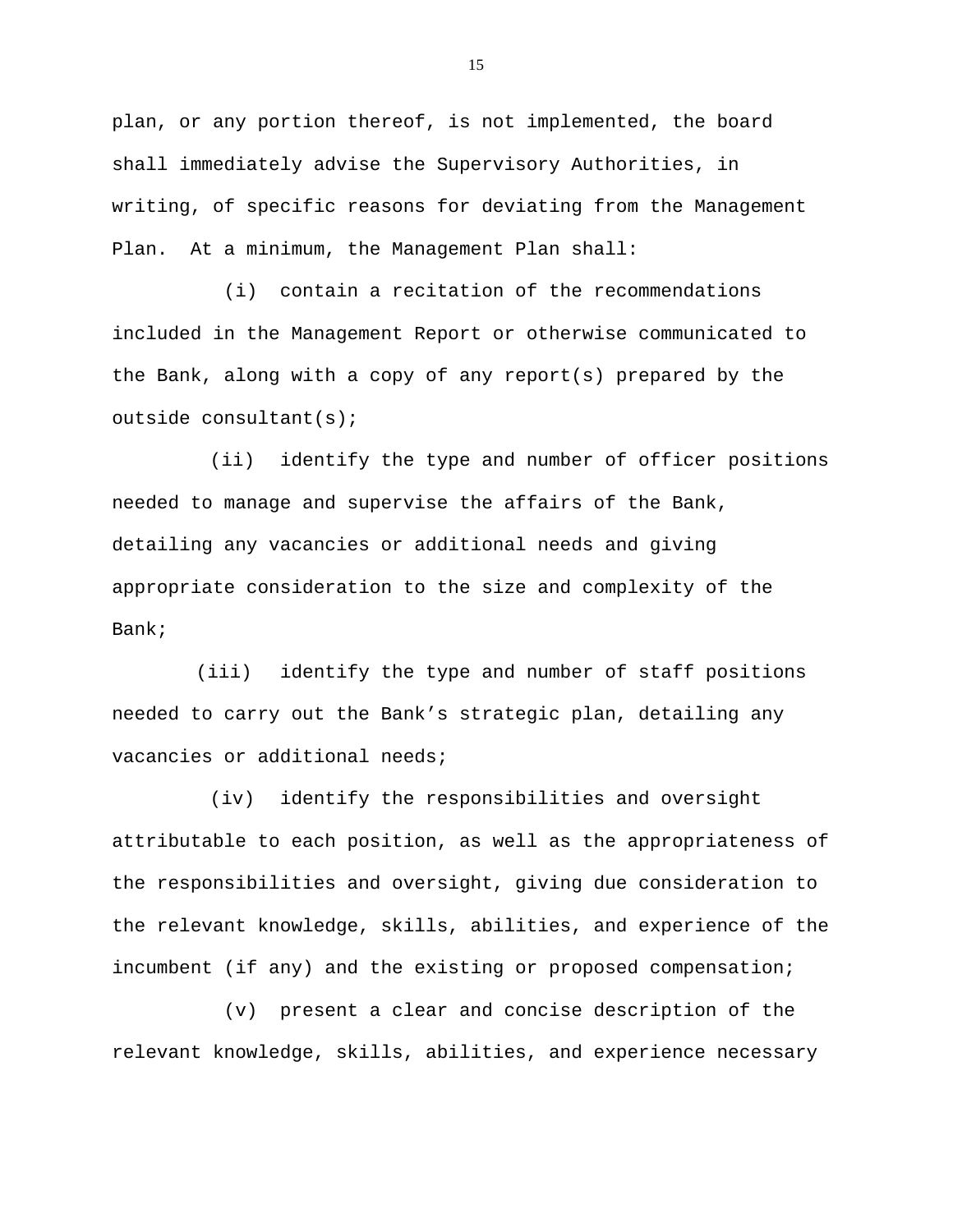for each position, including delegations of authority and performance objectives;

 (vi) identify the appropriate level of current and deferred compensation to each officer and staff position, including executive officer positions;

 (vii) evaluate the current and past performance of all existing Bank "executive officers", as defined in section 215.2(e) of Regulation O, 12 C.F.R. § 215.2(e), indicating whether the individuals are competent and qualified to perform present and anticipated duties, adhere to the Bank's established policies and practices, and operate the Bank in a safe and sound manner;

 (viii) establish requirements and methodologies to periodically evaluate each individual's job performance;

 (ix) identify and establish Bank committees needed to provide guidance and oversight to management;

 (x) establish a plan to terminate, rotate, or reassign officers and staff as necessary, as well as recruit and retain qualified personnel consistent with the board's analysis and assessment of the Bank's staffing needs;

 (xi) identify training and development needs, and incorporate a plan to provide such training and development;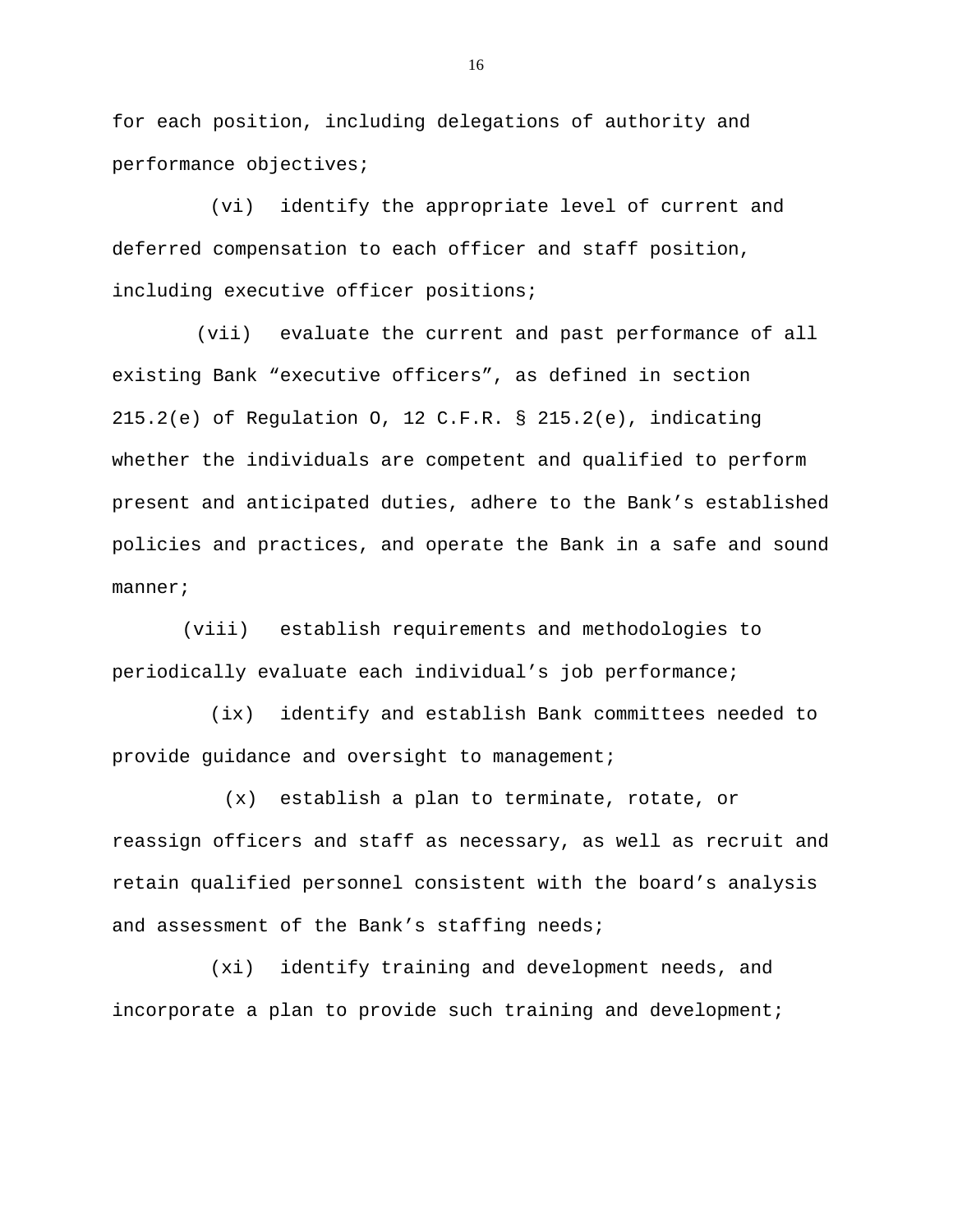(xii) establish procedures to periodically review and update the Management Plan, as well as periodically review and assess the performance of each executive officer;

 (xiii) contain a current organizational chart that identifies all existing and proposed staff and officer positions, delineates related lines of authority and accountability, and establishes a written plan for addressing any identified needs; and

(xiv) contain a current management succession plan.

## **10. Changes in Board of Directors and/or Senior Officers**

 (a) The Bank shall notify the Supervisory Authorities in writing of any resignations and/or terminations of any members of its board of directors and/or any of its senior officer(s) within 15 days of the event. The Bank shall also establish procedures to ensure compliance with section 32 of the FDI Act, 12 U.S.C. § 1831i and Subpart F of Part 303 of the FDIC's Rules and Regulations, 12 C.F.R. §§ 303.100 through 303.103.

## **11. Formulation and Adoption of Business/Strategic Plan**

 (a) Within 60 days after the effective date of this ORDER, the Bank shall formulate and adopt a comprehensive business/strategic plan covering at least an operating period of three years. The plan required by this paragraph shall contain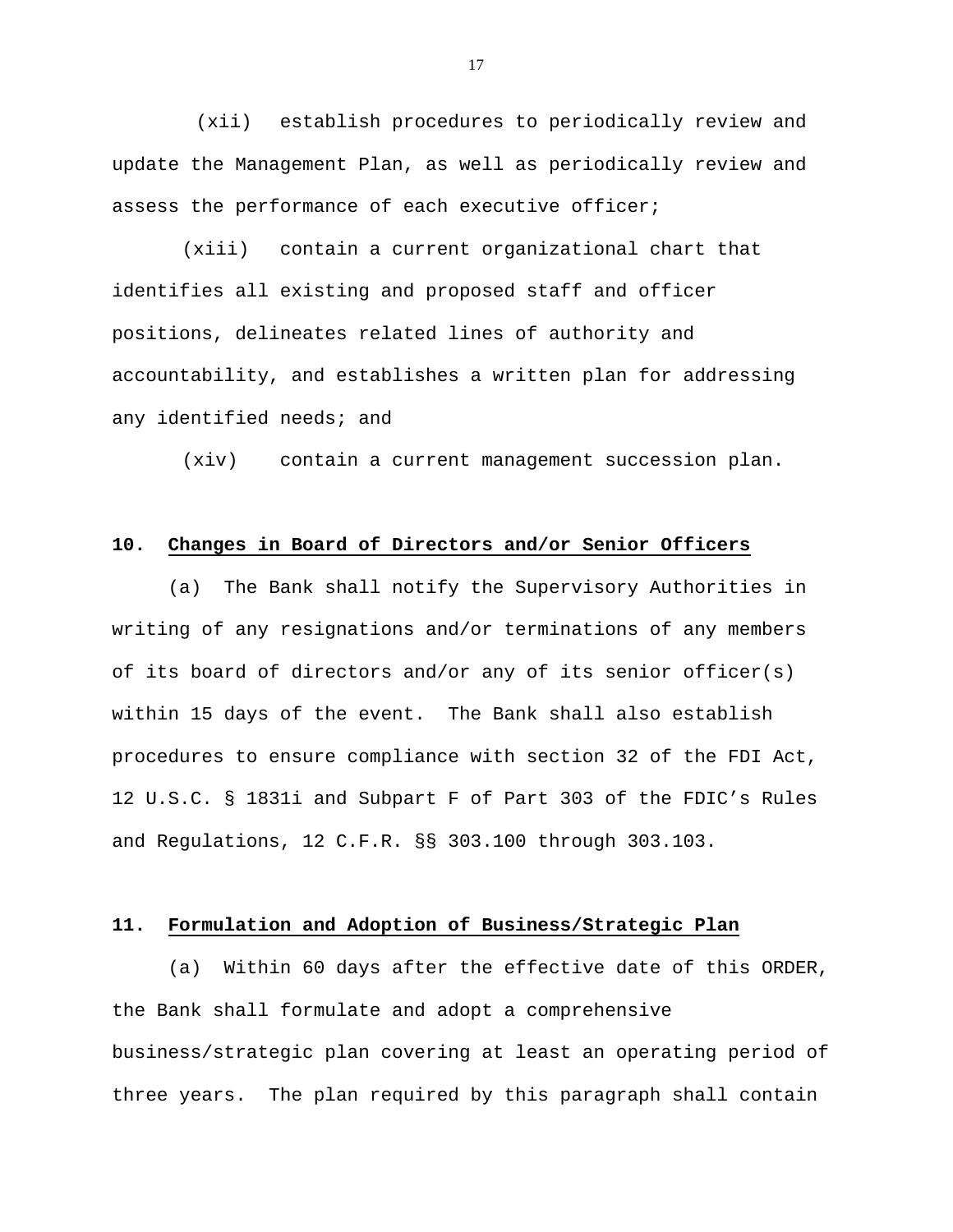an assessment of the Bank's current financial condition and market area, and a description of the operating assumptions that form the basis for major projected income and expense components.

 (b) The written strategic plan shall address short-term goals and operating plans to comply with the terms of this ORDER and correct all regulatory criticisms; intermediate goals and project plans; and long-range goals and project plans. In addition, the plan shall address, at a minimum:

 (i) strategies for pricing policies and asset/liability management;

 (ii) the anticipated average maturity and average yield on loans and securities; the average maturity and average cost of deposits; the level of earning assets as a percentage of total assets; and the ratio of net interest income to average earning assets;

 (iii) the dollar volume of total loans, total investment securities, and total deposits;

 (iv) plans for sustaining adequate liquidity, including back-up lines of credit to meet any unanticipated deposit withdrawals;

(v) goals for reducing problem loans;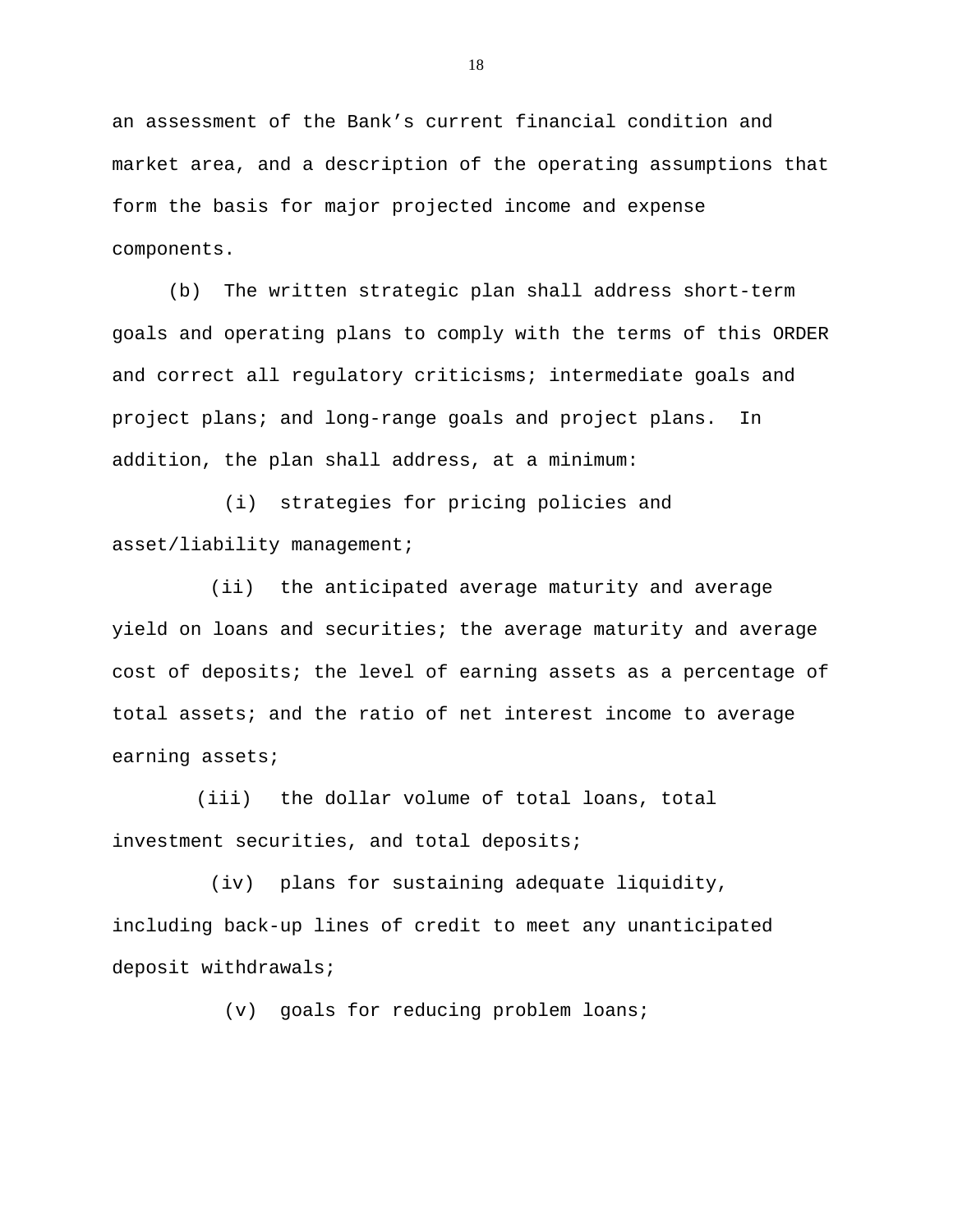(vi) plans for attracting and retaining qualified individuals to fill vacancies in the lending and accounting functions;

 (vii) financial goals, including pro forma statements for asset growth, capital adequacy, and earnings; and

 (viii) formulation of a mission statement and the development of a strategy to carry out that mission.

 (c) The Bank shall submit the strategic plan to the Supervisory Authorities for review and comment. Within 30 days of receipt of any comment from the Regional Director and after consideration of such comment, the Bank shall approve the revised plan, which approval shall be recorded in the minutes of the meeting of the board of directors. Thereafter, the Bank shall implement and follow the strategic plan.

 (d) Within 30 days from the end of each calendar quarter following the effective date of this ORDER, the Bank's board of directors shall evaluate the Bank's performance in relation to the strategic plan required by this paragraph and record the results of the evaluation, and any actions taken by the Bank, in the minutes of the meeting of the board of directors during which such evaluation is undertaken. In the event the board of directors determines that the strategic plan should be revised in any manner, the strategic plan shall be revised within 30 days thereafter and submitted to the Supervisory Authorities for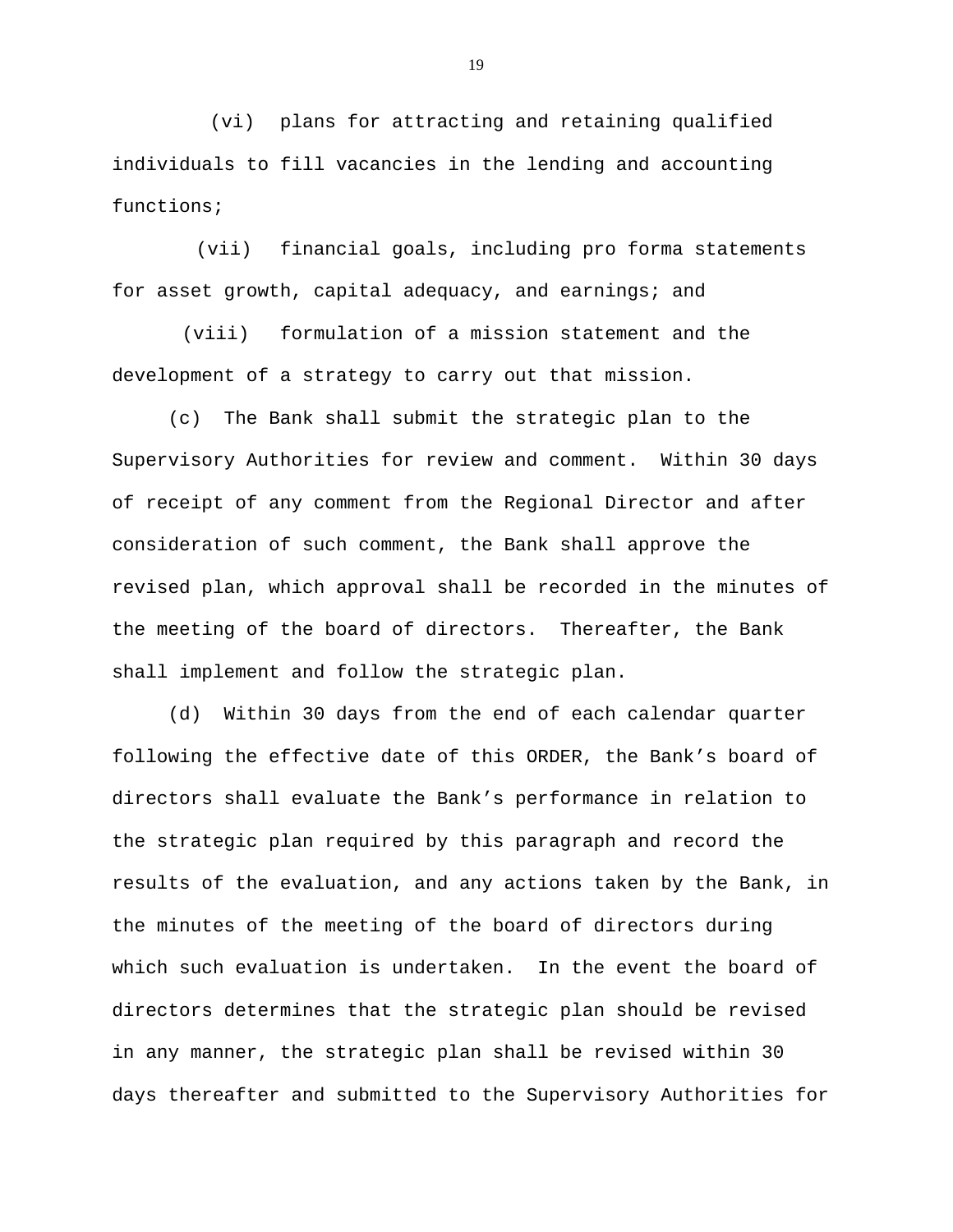review and comment. Within 30 days of receipt of any such comment from the Regional Director and after consideration of such comment, the Bank shall approve the revised plan, which approval shall be recorded in the minutes of the meeting of the board of directors. Thereafter, the Bank shall implement and follow the plan.

## **12. Profit and Budget Plan**

 (a) Within 60 days from the effective date of this ORDER, and within the first 30 days of each calendar year thereafter, the board of directors shall develop and fully implement a written profit plan consisting of goals and strategies, consistent with sound banking practices, and taking into account the Bank's other written plans, policies, or other actions as required by this Order. The profit plan and any subsequent modification thereto shall be submitted to the Supervisory Authorities for review and comment. No more than 30 days after the receipt of any comment from the Regional Director, and after consideration of any such comment, the board of directors shall approve the profit plan which approval shall be recorded in the minutes of the meeting of the board of directors. Thereafter, the Bank, shall fully implement and follow the profit plan and any subsequently approved modification. The written profit plan shall include, at a minimum: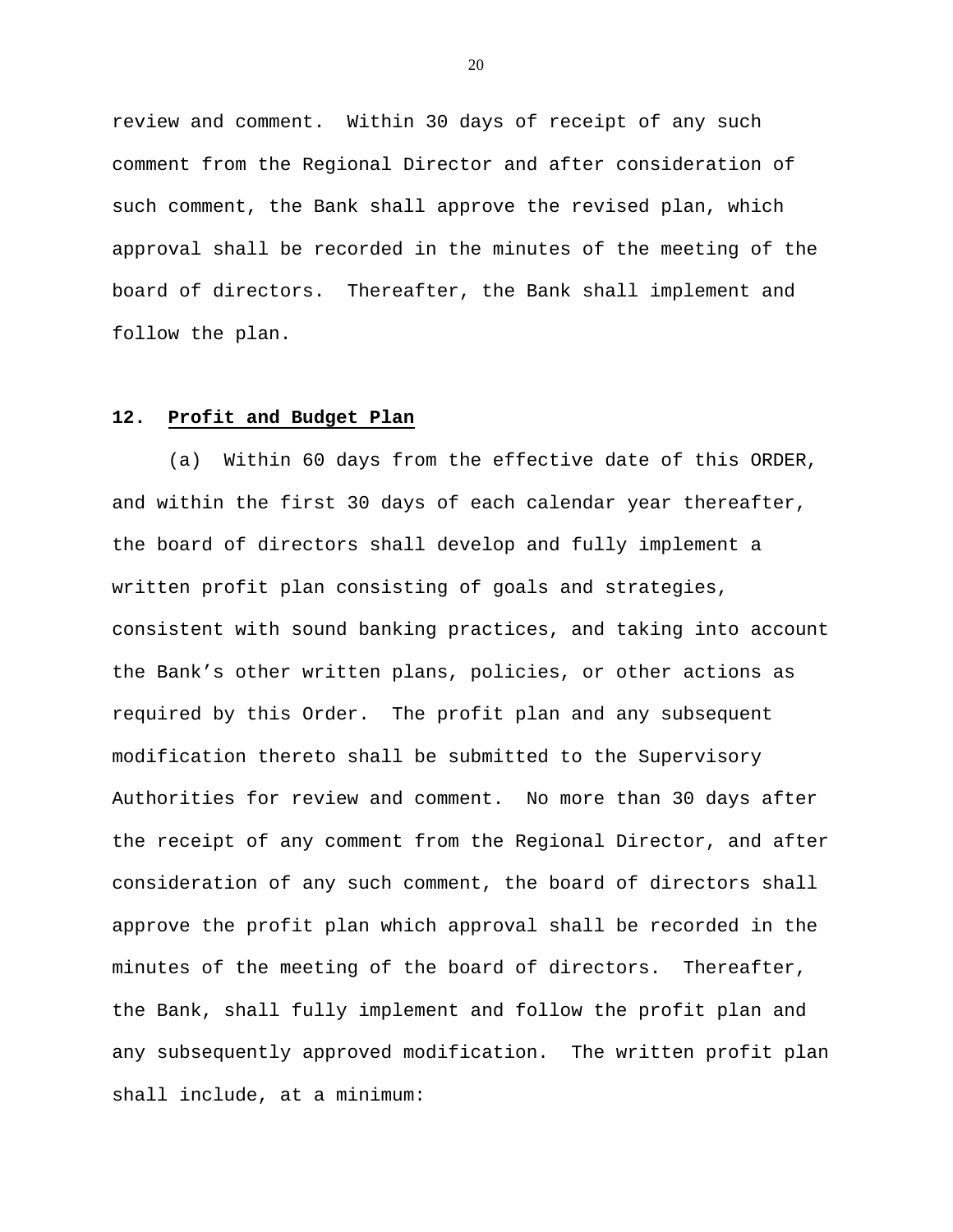(i) identification of the major areas in and means by which the board of directors will seek to improve the Bank's operating performance;

 (ii) specific goals to improve the net interest margin, increase interest income, reduce discretionary expenses, and improve and sustain earnings, as well as maintain adequate provisions to the allowance for loan and lease losses;

 (iii) realistic and comprehensive budgets for all categories of income and expense items;

 (iv) a description of the operating assumptions that form the basis for, and adequately support, material projected revenue and expense components;

 (v) coordination of the Bank's loan, investment, funds management, and operating policies, strategic plan, and allowance for loan and lease loss methodology with the profit and budget planning;

 (vi) a no less than quarterly budget review process whereby the board of directors monitors the revenue and expenses of the Bank by comparing actual performance against budgetary projections, the results of the evaluation and any actions taken by the board to be reflected in the minutes of the meeting at which the evaluation is undertaken; and

 (vii) individual(s) responsible for implementing each of the goals and strategies of the Profit Plan.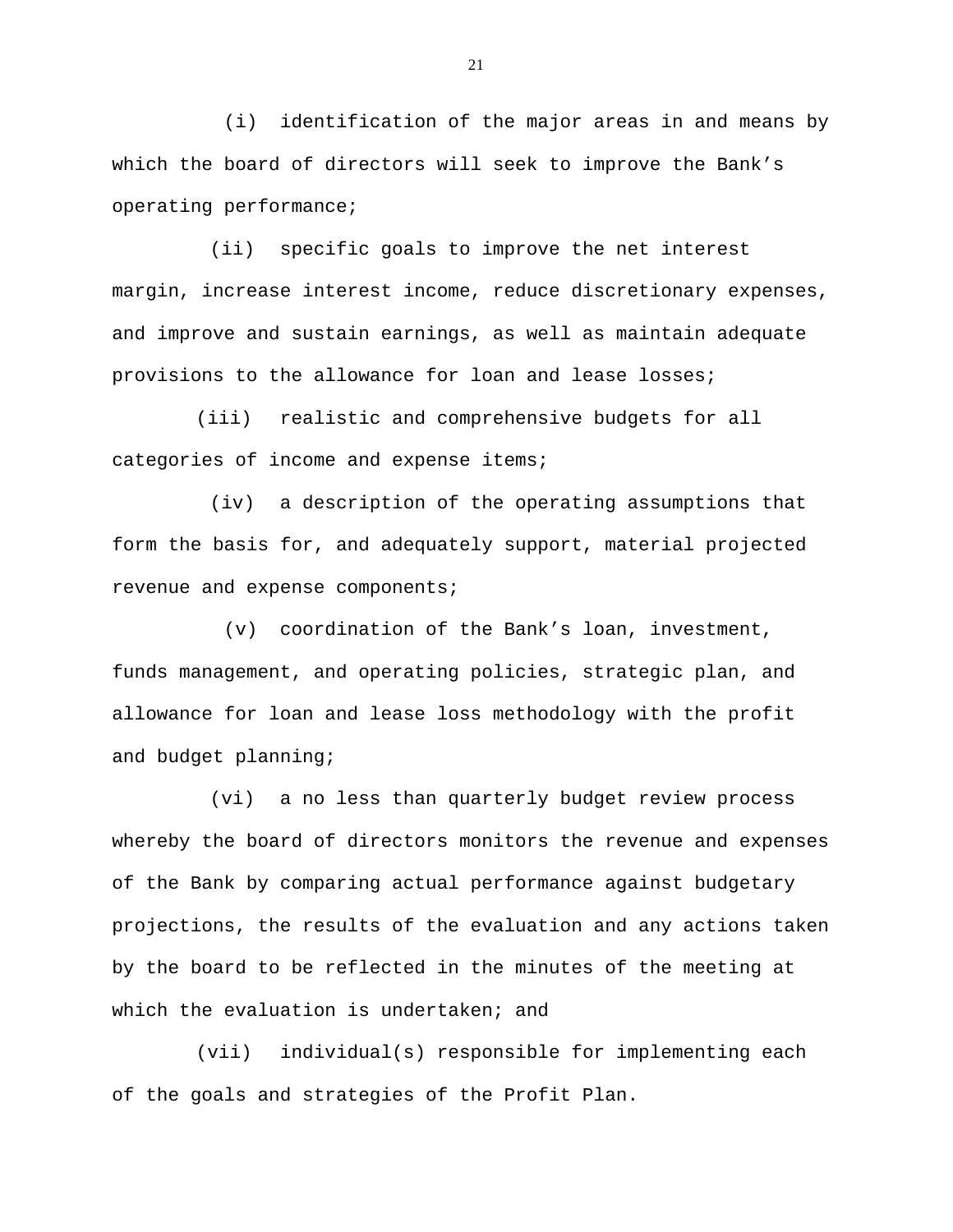#### **13. Fund Management Policies and Plans**

 (a) Within 60 days from the effective date of this ORDER, the Bank shall review its written funds management policies and plans, and amend each as necessary. The Bank shall submit the policies and plans, and any future modifications, to the Supervisory Authorities for review and comment. Within 30 days of receipt of any such comment from the Regional Director, and after consideration of such comment, the Bank shall approve the revised policies and plans, which approval shall be recorded in the minutes of the meeting of the board of directors. Thereafter, the Bank shall implement and follow the policies and plans.

 (b) In conducting its review of the funds management policies and plans, the policies and plans shall:

 (i) provide a statement of the Bank's long-term and short-term liquidity needs and plans for insuring that such needs are met;

 (ii) provide for a periodic review of the Bank's deposit structure, including the volume and trend of total deposits and the volume and trend of the various types of deposits offered, the maturity distribution of time deposits, rates being paid on each type of deposit, rates being paid by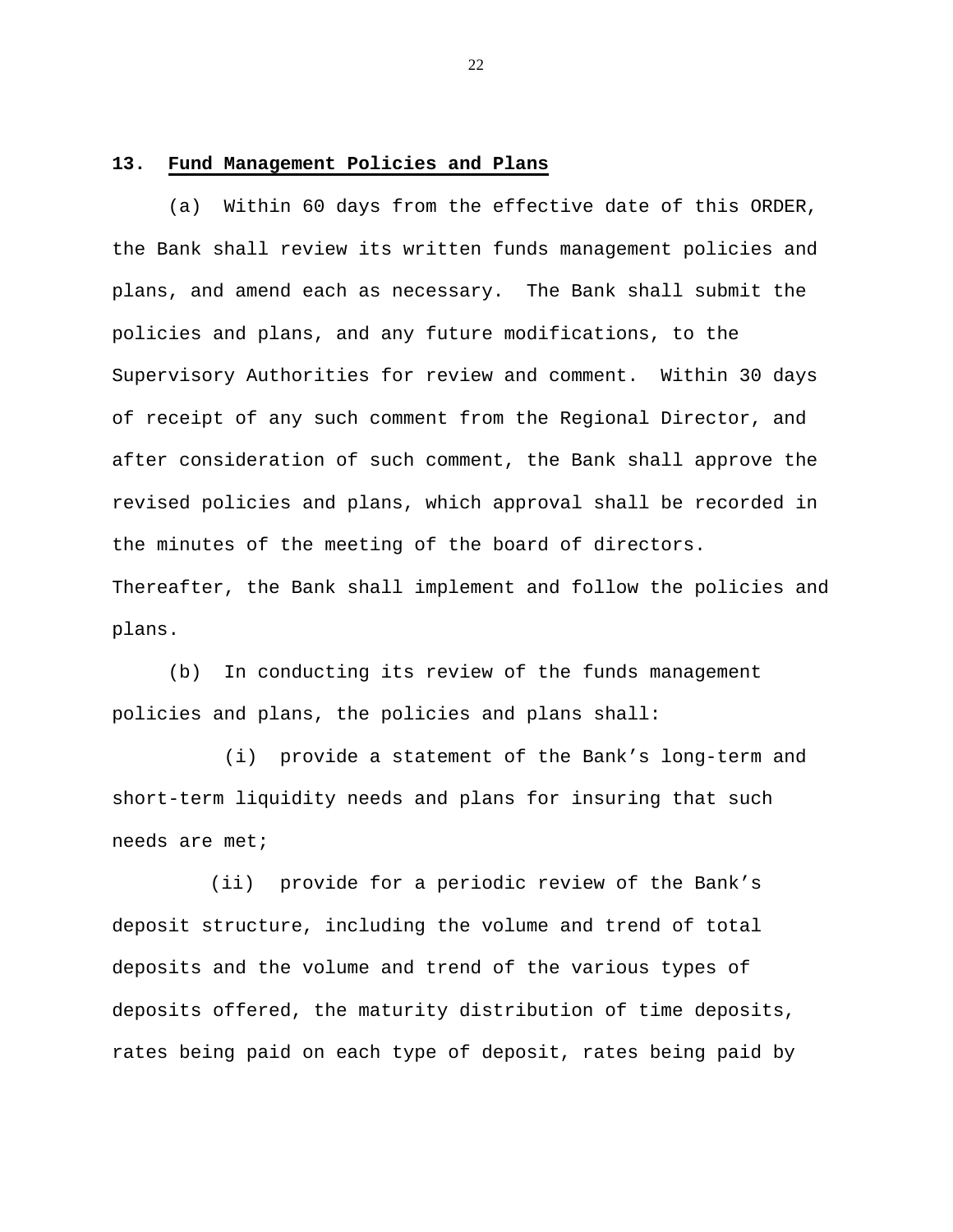trade area competition, caps on large time deposits, public funds, out-of-area deposits, and any other information needed;

 (iii) establish target liquidity and dependency ratios and/or parameters;

 (iv) provide for a periodic calculation to measure the liquidity posture; and

 (v) review performance with established target liquidity ratios.

#### **14. Brokered Deposits**

 (a) As of the effective date of this ORDER, and so long as this ORDER is in effect, the Bank shall not accept, increase, renew or rollover any brokered deposits without the prior written approval of the Supervisory Authorities. Within ten (10) days of the effective date of this ORDER, the Bank shall submit a written plan for eliminating its reliance on brokered deposits to the Supervisory Authorities for review and comment. The plan shall detail the current composition of brokered deposits by maturity and explain the means by which such deposits will be paid. Within 30 days of receipt of any comment from the Regional Director and after consideration of such comment, the Bank shall approve the plan, which approval shall be recorded in the minutes of the meeting of the board of directors. Thereafter, the Bank shall implement and follow the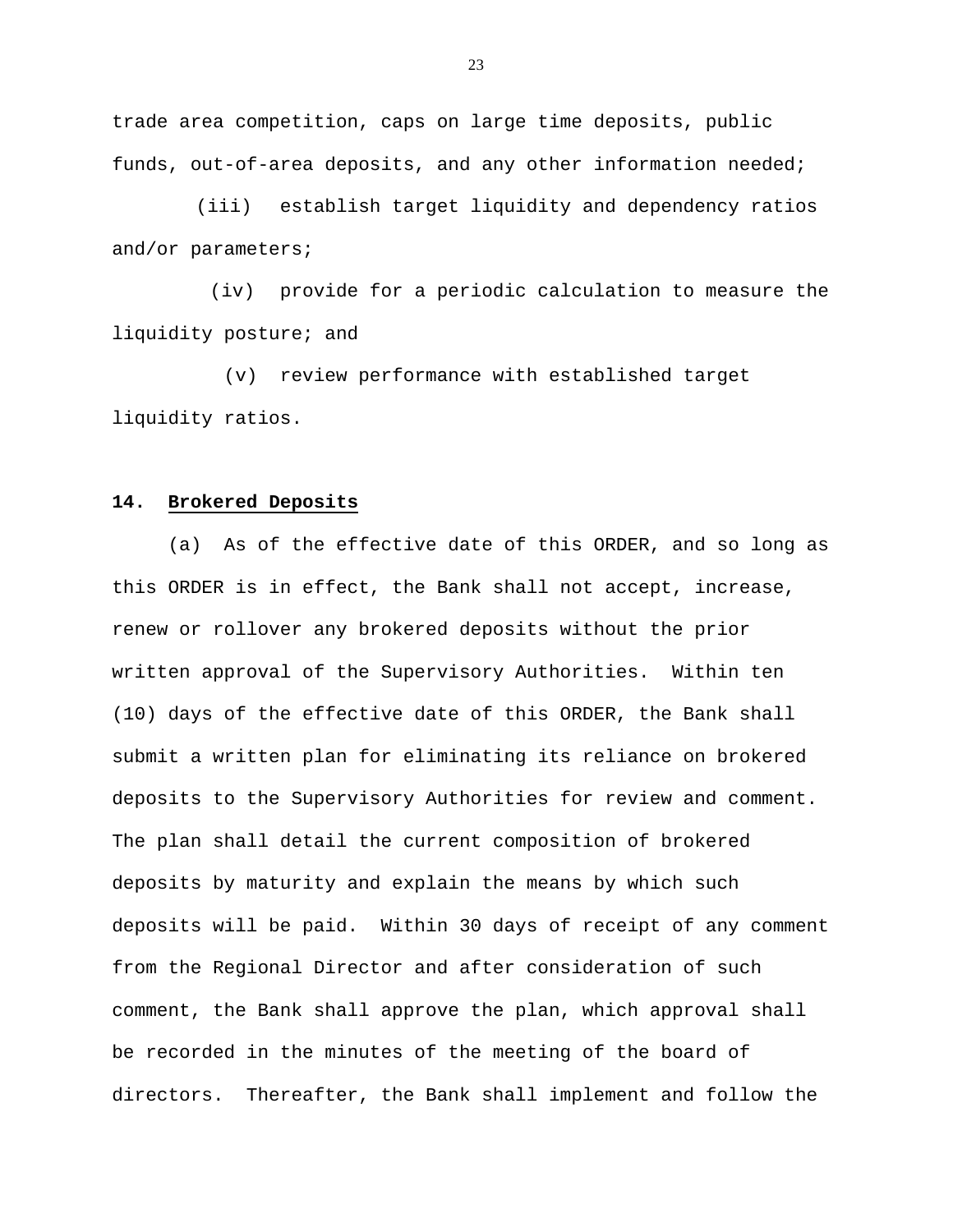plan. For purposes of this ORDER, brokered deposits are defined in section 337.6(a)(2) of the FDIC Rules and Regulations to include any deposits funded by third-party agents or nominees for depositors, including deposits managed by a trustee or custodian when each individual beneficial interest is entitled to or asserts a right to federal deposit insurance.

(b) On the  $10^{th}$  and  $25^{th}$  days of each month, the Bank shall provide a written progress report to the Supervisory Authorities detailing the level, source, and use of brokered deposits with specific reference to progress under the Bank's plan.

# **15. Elimination and/or Correction of Apparent Violations of Laws, Rules, and Regulations**

 (a) Within 30 days after the effective date of this ORDER, the Bank, consistent with sound banking practices, shall eliminate and/or correct all apparent violations of laws, rules and regulations cited in the Report of Examination. In addition, within 60 days from the effective date of this ORDER, the Bank shall adopt and implement appropriate procedures to ensure future compliance with all applicable laws, rules and regulations.

 (b) Within 30 days after the effective date of this ORDER, the Bank, consistent with sound banking practices, shall eliminate and/or correct all apparent contraventions of policy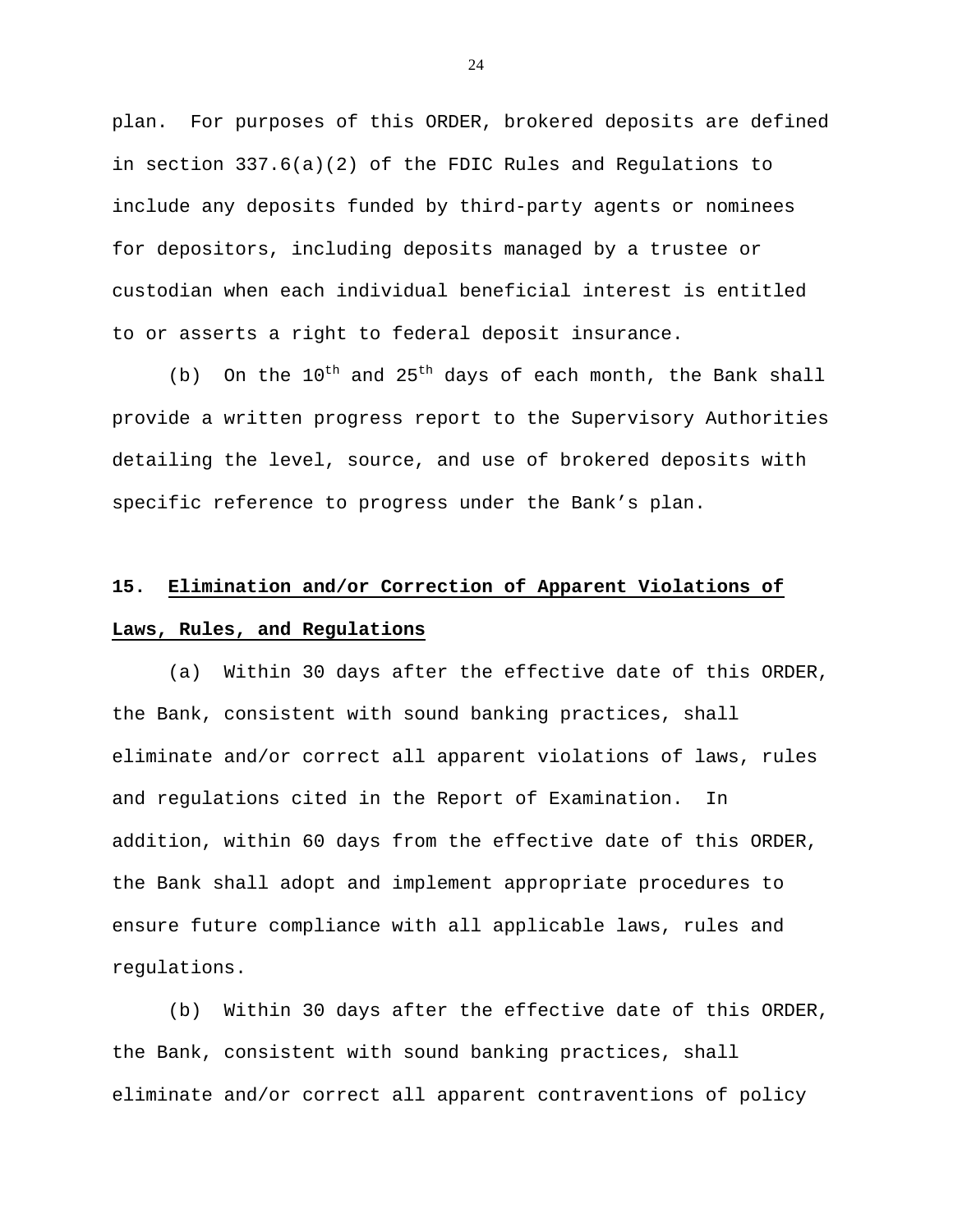cited by the FDIC in the Report of Examination. In addition, within 60 days from the effective date of this ORDER, the Bank shall adopt and implement appropriate procedures to ensure future compliance with all applicable policies.

 (c) The Bank shall document each violation or policy contravention that cannot be eliminated or corrected, and why, for review by the board of directors at its next monthly meeting. The board's review, discussion and any action upon the uncorrected violation or policy contravention shall be recorded in its minutes.

## **16. Disclosure of Order to Shareholders**

 Following the effective date of this ORDER, the Bank shall provide to its shareholders or otherwise furnish a description of this ORDER, (i) in conjunction with the Bank's next shareholder communication, and (ii) in conjunction with its notice or proxy statement preceding the Bank's next shareholder meeting. The description shall fully describe the ORDER in all material respects. The description and any accompanying communication, statement, or notice shall be sent to the FDIC, Division of Supervision and Consumer Protection, Accounting and Securities Disclosure Section, 550 17th Street, N.W., Room F-6066, Washington, D.C. 20429 for review at least 20 days prior to dissemination to shareholders. Any changes requested to be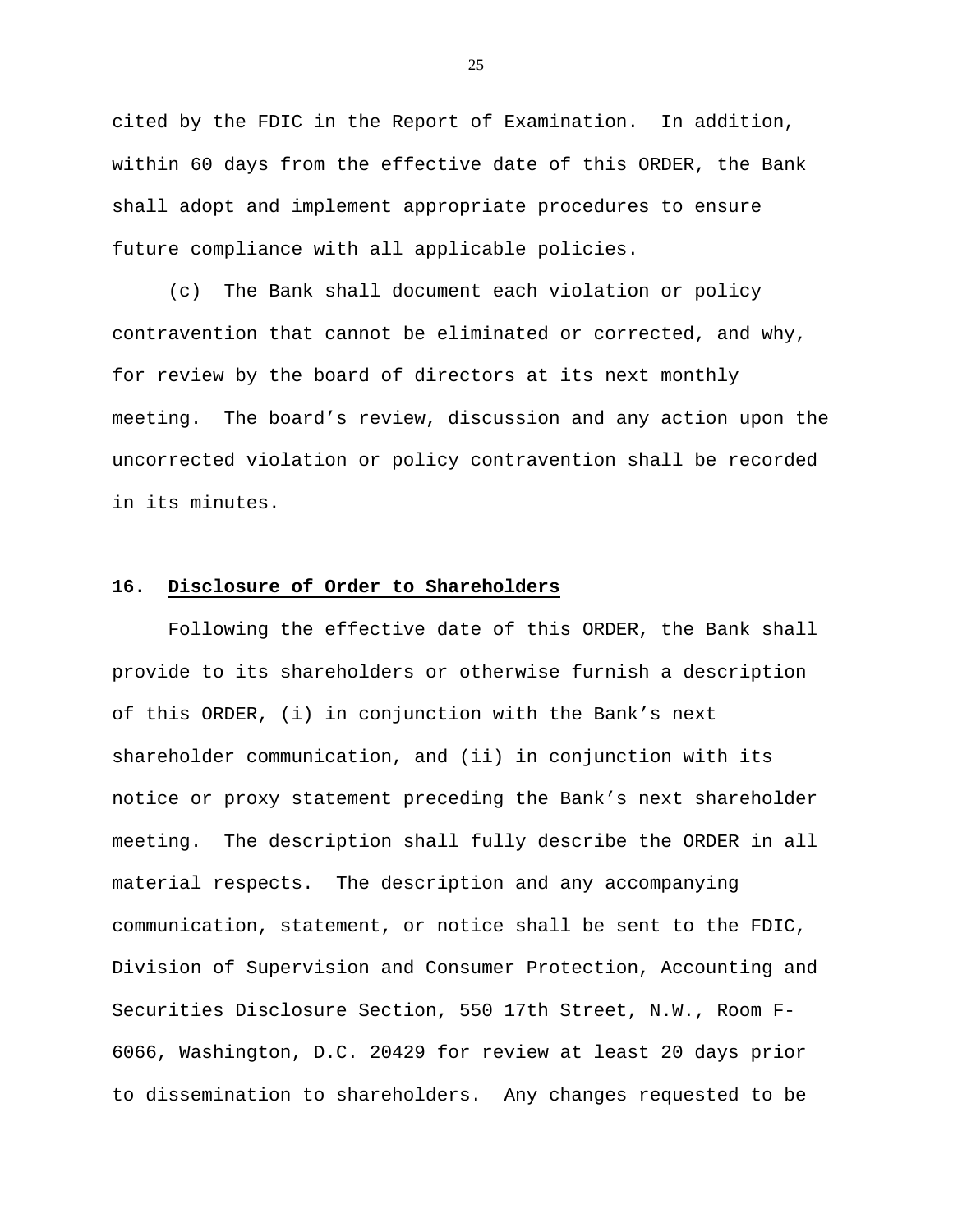made by the FDIC shall be made prior to dissemination of the description, communication, notice, or statement.

#### **17. Program for Monitoring Bank's Compliance with Order**

 Within 30 days from the effective date of this ORDER, the board of directors shall adopt and implement a program that will provide for monitoring of the Bank's compliance with this ORDER.

## **18. Progress Reports Detailing Compliance with ORDER**

 (a) Within 30 days of the end of the first quarter following the effective date of this ORDER, and within 30 days of the end of each quarter thereafter, the Bank shall furnish written progress reports to the Supervisory Authorities detailing the form, manner, and results of any actions taken to secure compliance with this ORDER. Such written progress reports shall provide cumulative detail of the Bank's progress toward achieving compliance with each provision of the ORDER, including at a minimum:

 (i) description of the identified weaknesses and deficiencies;

 (ii) provision(s) of the ORDER pertaining to each weakness or deficiency;

 (iii) actions taken or in-process for addressing each deficiency;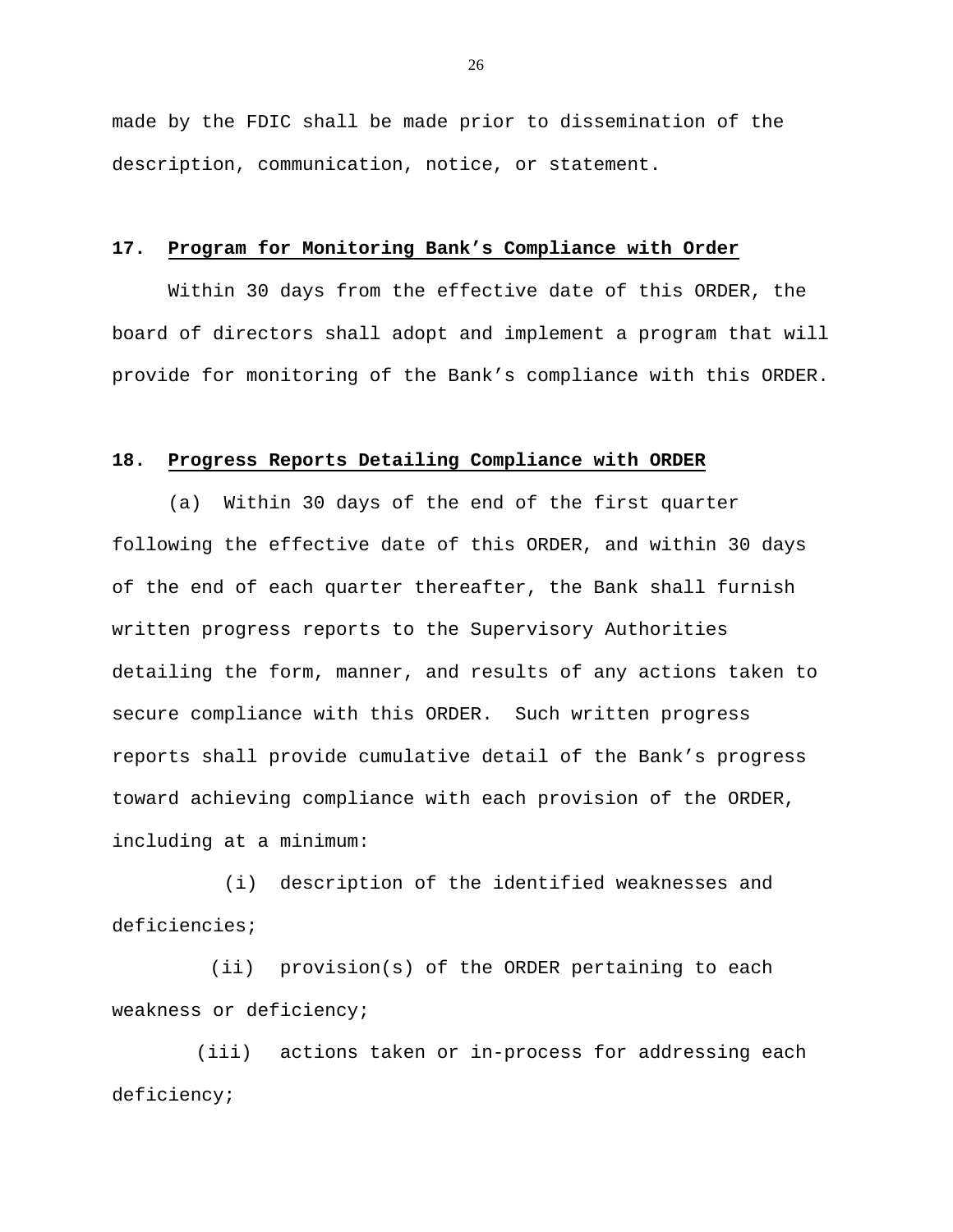(iv) results of the corrective actions taken;

 (v) the Bank's status of compliance with each provision of the ORDER; and

(vi) appropriate supporting documentation.

 (b) Progress reports may be discontinued when the Regional Director has, in writing, released the Bank from making additional reports.

## MISCELLANEOUS

 The provisions of this ORDER shall not bar, estop or otherwise prevent the FDIC or any other federal or state agency or department from taking any other action against the Bank or any of the Bank's current or former institution-affiliated parties.

 Nothing herein shall prevent the FDIC from conducting onsite reviews and or examinations of the Bank, its affiliates, agents servicers, and other institution-affiliated parties at any time to monitor compliance with this ORDER.

This ORDER shall be effective on the date of issuance.

 The provisions of this ORDER shall be binding upon the Bank, its institution-affiliated parties, and any successors and assigns thereof.

 The provisions of this ORDER shall remain effective and enforceable except to the extent that, and until such time as,